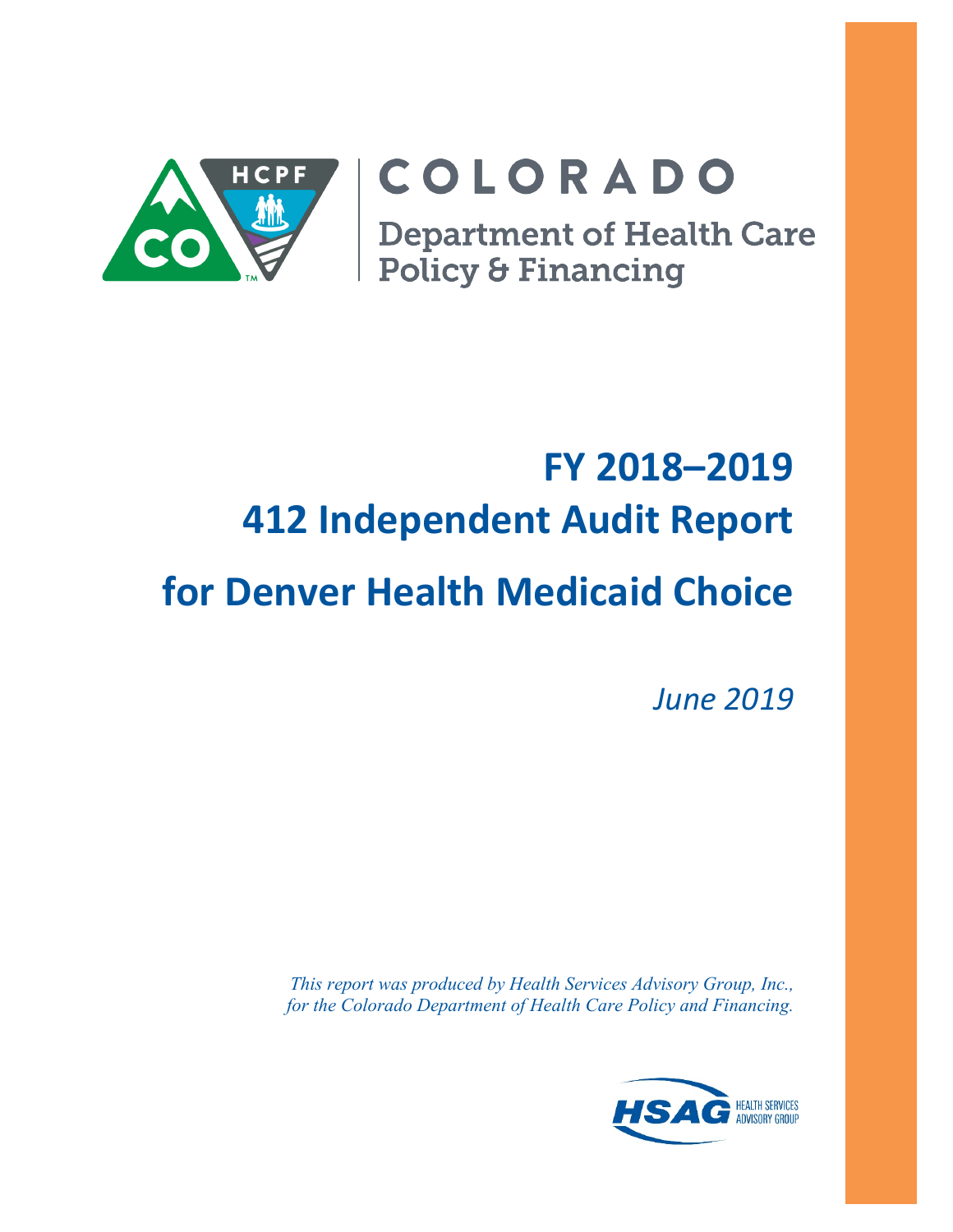

# **Contents**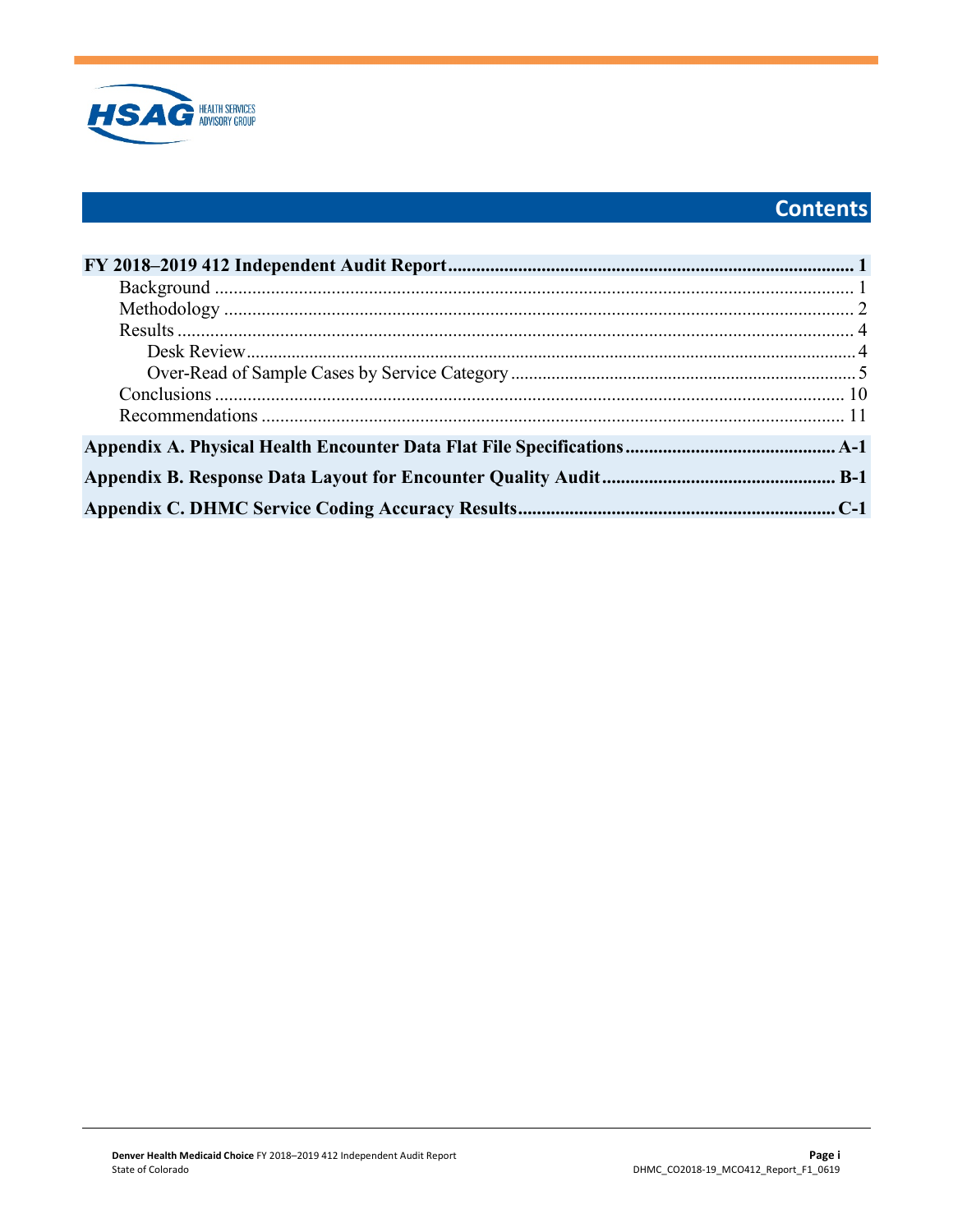

## <span id="page-2-0"></span>**FY 2018–2019 412 Independent Audit Report**

# <span id="page-2-1"></span>**Background**

In fiscal year (FY) 2018–2019, the Colorado Department of Health Care Policy and Financing (the Department) contracted Health Services Advisory Group, Inc. (HSAG), to conduct encounter data validation among the Department's contracted Medicaid managed care organizations (MCOs) as an optional External Quality Review (EQR) task under the Centers for Medicare & Medicaid Services (CMS) Medicaid Guidelines.<sup>[1](#page-2-2)</sup>

The study assesses the MCOs' data validation capacity among encounters submitted to the Department by each MCO. The study aims to evaluate each MCO's compliance with State standards regarding encounter data submission as well as the consistency and accuracy with which the MCO audits encounter data through the use of medical record review.

This report addresses findings for the **Denver Health Medicaid Choice** (**DHMC**) managed care plan.

To facilitate this assessment, the Department randomly selected 103 final, adjudicated physical health encounters from four distinct service categories (i.e., a total of 412 encounters) to be audited by **DHMC**. These service categories included encounters with services rendered in federally qualified health centers (FQHCs), as well as in inpatient, outpatient, and professional settings. **DHMC** submitted the internal audit results and an encounter data quality report to HSAG and the Department.

To further improve the quality of encounter data submitted by **DHMC**, the Department developed and implemented the MCO Encounter Data Quality Review Guidelines (guidelines). The guidelines include file format and reporting requirements as well as a specific timeline to guide **DHMC** in conducting its internal audit and using the audit results to prepare the Encounter Data Submission Quality Report and Service Coding Accuracy Report.

The Department contracted HSAG to evaluate each MCO's capacity to internally audit encounters through an independent assessment of the MCO's service coding accuracy results. Specifically, the Department requested HSAG to complete the following tasks during FY 2018–2019:

- 1. Conduct a desk review of each MCO's audit process, including any audit documentation submitted by the MCO.
- 2. Conduct a review of medical records for cases randomly selected from each service category's 103 sample list, which was generated by the Department.
- 3. Produce an MCO-specific report with findings specific to each service category, including a statement regarding HSAG's assessment of the accuracy of each MCO's internal audit results.

<span id="page-2-2"></span> $\overline{a}$ 1 Department of Health and Human Services, Centers for Medicare & Medicaid Services. *EQR Protocol 4: Validation of Encounter Data Reports by the MCO: A Voluntary Protocol for External Quality Review (EQR)*. Version 2.0. September 2012. Available at [https://www.medicaid.gov/medicaid/quality-of-care/medicaid-managed-care/external-quality](https://www.medicaid.gov/medicaid/quality-of-care/medicaid-managed-care/external-quality-review/index.html)[review/index.html.](https://www.medicaid.gov/medicaid/quality-of-care/medicaid-managed-care/external-quality-review/index.html) Accessed on: March 28, 2019.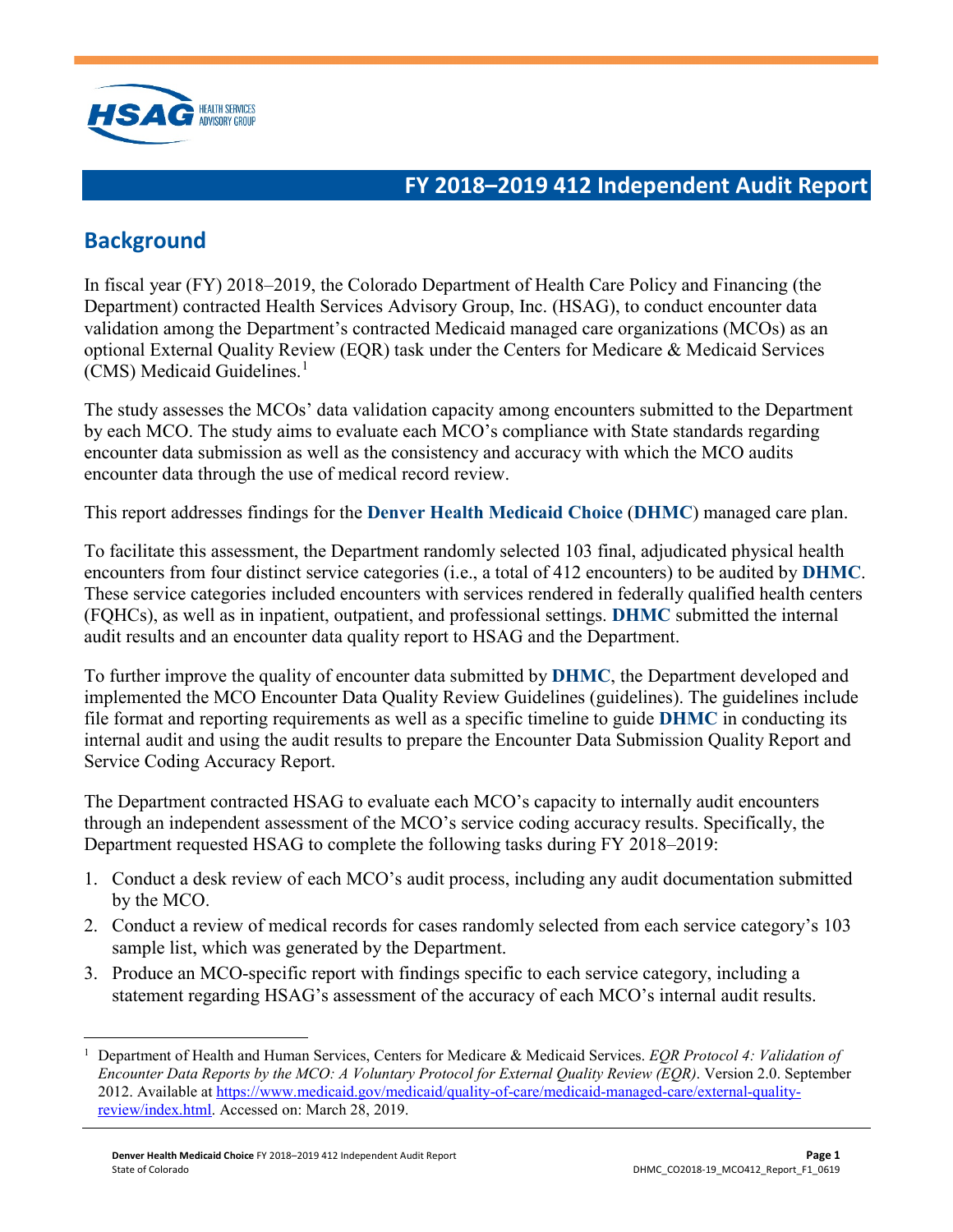

# <span id="page-3-0"></span>**Methodology**

HSAG's independent audit consisted primarily of an assessment of **DHMC**'s internal audit results through an over-read of medical records for a sample of randomly selected encounters. HSAG recommended a sampling strategy to the Department to ensure that audit cases were generated randomly from a representative base of encounters eligible for inclusion in this study. HSAG's review of the Department's sampling protocol was limited to an assessment of sampling methodology documentation provided by the Department.

The second component of HSAG's independent audit was to evaluate whether **DHMC**'s internal audit of the sampled encounters against members' medical records was accurate and consistent with standard coding manuals. HSAG received a response file containing **DHMC**'s internal audit results for the 412 cases sampled by the Department. Prior to receiving **DHMC**'s internal audit results, HSAG generated an over-read sample of 20 cases for each of the four service categories (80 cases overall). The evaluation process included the following steps:

### **1. Generation of Over-Read Samples**

The Department developed a 412-case sample of final adjudicated **DHMC** encounters paid between October 1, 2017, and September 30, 2018, for four physical health service categories.<sup>[2,](#page-3-1)[3](#page-3-2)</sup> The Department submitted the sample lists to **DHMC** and HSAG in January 2019; **DHMC** then conducted its internal audit on the sampled encounters.

HSAG used the sample lists from the Department to generate an over-read sample using a two-stage sampling approach. Under this sampling approach, HSAG randomly selected 20 identification numbers for unique individuals from each service category and then selected a single encounter line for each of the 20 individuals, resulting in a list of 20 randomly selected encounter lines per service category and 80 cases overall. A single health event could result in a member having encounters for both the Inpatient Services and the Professional Services categories; therefore, HSAG assessed the service category lists to ensure that no members were included in multiple service categories.

### **2. Audit Tool Development**

**DHMC** submitted its response file containing internal audit results for the 412 sampled cases to HSAG in March 2019. HSAG designed a web-based data collection tool and tool instructions based on the guidelines and on standard national coding manuals. As a result of the unique data fields and coding standards required for inpatient encounters, HSAG's web-based tool included separate data collection screens for inpatient encounters versus those used for ambulatory-type encounters (i.e., FQHC,

<span id="page-3-1"></span> $\overline{a}$ <sup>2</sup> Service categories were identified using the cat\_serv field assigned to each encounter by the Department. Cat\_serv values of "0" identified Professional Services, "1" identified Inpatient Services, "4" identified services rendered at an FQHC, and "5" and "2" identified Outpatient Services. The Department assigns claims to service categories according to a hierarchy, and each claim may be assigned to only a single category.

<span id="page-3-2"></span><sup>&</sup>lt;sup>3</sup> The Department's data layout for **DHMC** encounter data flat files is presented for reference in Appendix A.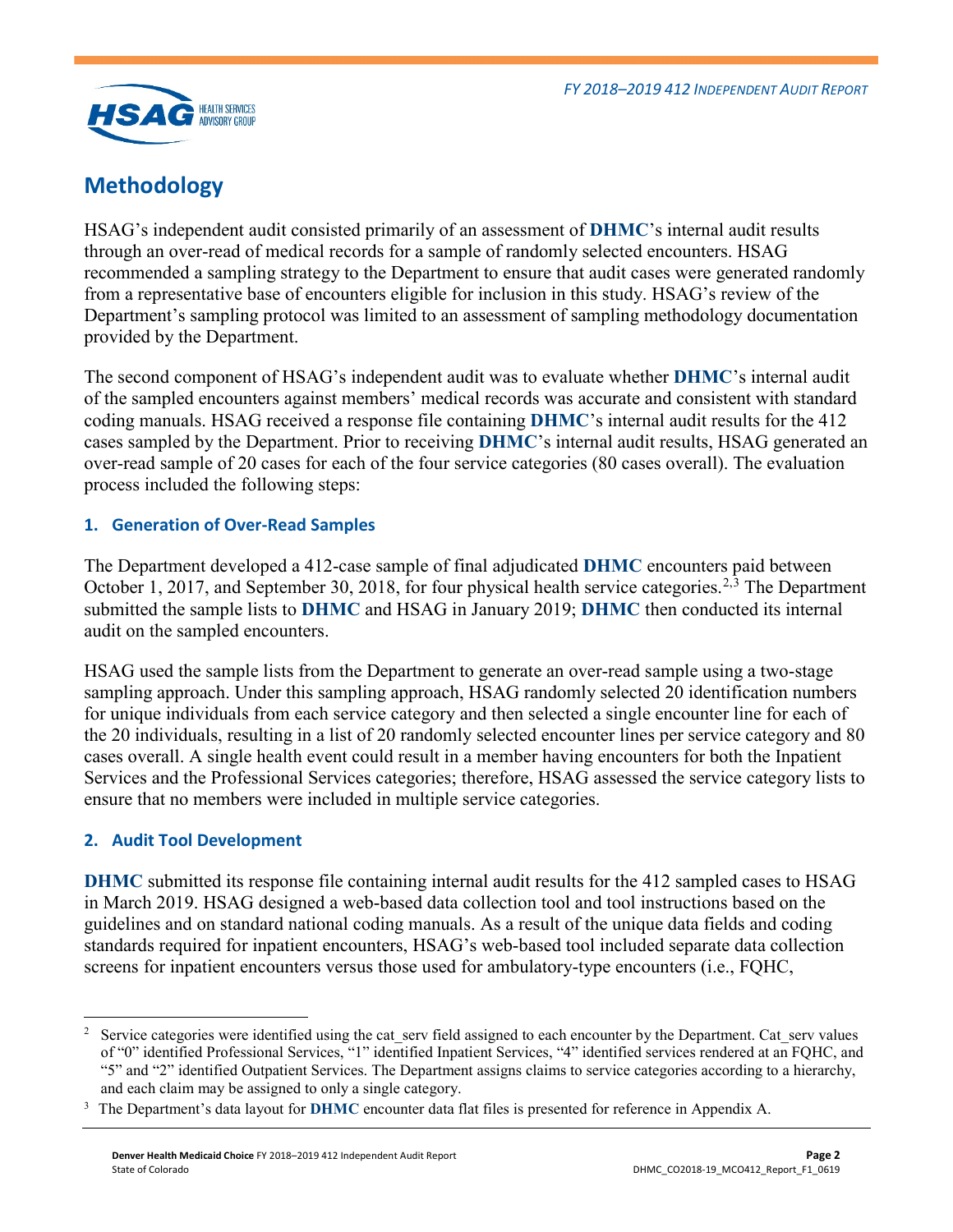

outpatient, and professional). A control file containing select fields from the Department's encounter data flat file as well as **DHMC**'s corresponding internal audit values for sampled cases was uploaded into the tool, permitting pre-population of encounter and audit information for each case. Pre-populated information could not be altered, and HSAG's coders were required to actively select an over-read response for each data element. Corresponding medical records procured by **DHMC** were linked to cases within the tool. The web-based tool allowed the HSAG analyst to extract MS Excel files containing encounter data, **DHMC** audit responses, and HSAG coder responses specific to each encounter type (i.e., service category).

### **3. HSAG's Over-Read Process**

HSAG evaluated the accuracy of **DHMC**'s audit findings in April 2019. More specifically, the HSAG reviewers validated **DHMC**'s accuracy in auditing the providers' submitted encounter data in accordance with the national code sets: International Classification of Diseases, Tenth Revision, Clinical Modification (ICD-10-CM); International Classification of Diseases, Procedural Modification (ICD-10- PM); Current Procedural Terminology (CPT); Healthcare Common Procedure Coding System (HCPCS); and the 1995 Evaluation and Management (E&M) documentation guidelines. HSAG's overread did not evaluate the quality of the medical record documentation or the provider's accuracy in submitting encounter data, only whether **DHMC**'s audit responses were accurate based on the review of the supporting medical record documentation submitted by **DHMC**. All over-read results were entered into the HSAG audit tool.

HSAG trained five certified coders to conduct the over-read. During the over-read of the outpatient claim types, the coders located the selected date of service in the submitted medical records to determine whether the ICD-10-CM and CPT or HCPCS codes pre-populated in the audit tool from the encounter data flat file were supported by the submitted medical record documentation and in alignment with the criteria outlined in the review and code set guidelines. During the over-read of the inpatient claim types, the coders located the selected date of service in the submitted medical records to determine whether or not the ICD-10-PM and the ICD-10-CM codes pre-populated in the audit tool from the encounter data flat file were supported by the submitted medical record documentation and in alignment with the criteria outlined in the review and code set guidelines. The HSAG coders then determined whether **DHMC** agreed or disagreed with the accuracy of the codes submitted by the provider. If the HSAG coder agreed with **DHMC**'s response, an agreement response was recorded in the tool. If the HSAG coder disagreed with **DHMC**'s response, a disagreement response was recorded in the tool. The findings of this over-read were based on HSAG's percent of agreement or disagreement with **DHMC**'s responses.

Prior to beginning abstraction, coders participated in an interrater reliability (IRR) assessment using training cases. To proceed with abstraction on study cases, coders were required to score 95 percent or higher on the post-training IRR. If this threshold was not met, the nurse manager provided re-training, including abstraction of additional test cases.

During the over-read period, HSAG conducted an ongoing IRR assessment by randomly selecting a minimum of 10 percent of cases per coder and comparing the over-read results to those from a second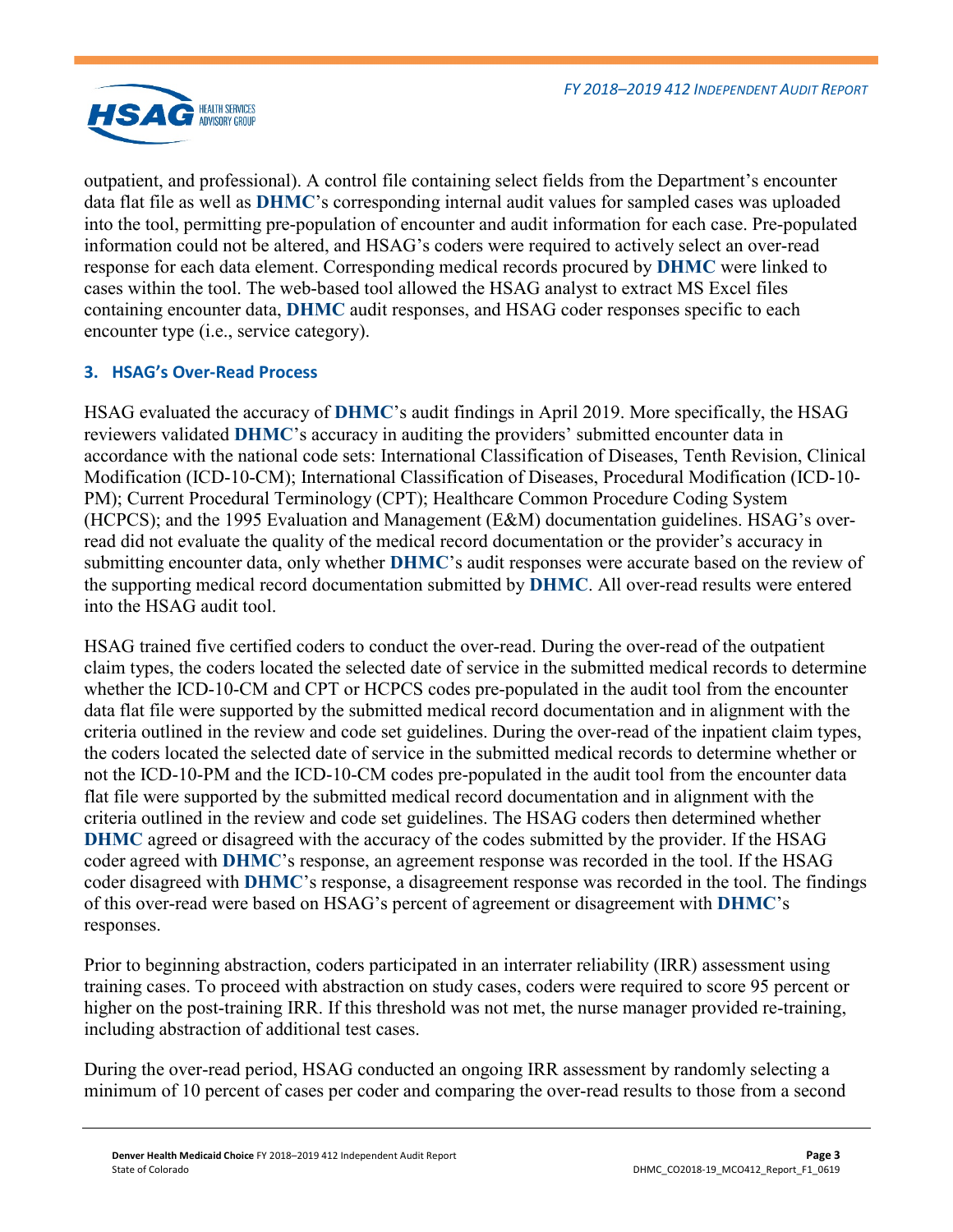

coder. For cases in which over-read discrepancies were identified between the first and second coders, a third "Gold Standard" review was conducted that provided a final determination regarding the appropriate over-read result. Any IRR result that fell below 95 percent required further evaluation by the nurse manager and possible re-training of the coder(s).

#### **4. Analysis Process**

Following completion of the over-read, the HSAG analyst exported results from the over-read tool for each service category. Because data elements varied by claim type, results were not aggregated across the service categories. The analyst reviewed the coders' over-read notes, and notes requiring further information were addressed with the nurse manager.

The HSAG analyst assessed the over-read results to determine the percentage of records per service category for which the HSAG coder agreed with **DHMC**'s internal audit response. Results were displayed by service category for data elements that were audited by **DHMC** and overread by HSAG. Over-read analysis results were independently verified by a second HSAG analyst.

## <span id="page-5-0"></span>**Results**

## <span id="page-5-1"></span>*Desk Review*

### **Sampling Methodology**

The Department provided HSAG with a brief description of the process used to generate a random sample of **DHMC**'s encounters. The Department's documentation listed the criteria by which encounters were assigned to service categories and noted that that sample was restricted to final adjudicated encounters paid within the study period. The Department also detailed the random sampling process for identifying 103 unique encounters per service category and randomly selecting a single encounter line; the Department defined encounters using the member identification data field. The Department did not include any information regarding validation of the sample that was produced. Based on the information provided, HSAG was unable to determine if the Department ensured that the sample was both random and representative of the underlying data.

HSAG reviewed the sample list provided by the Department, the sampling process description, and the portion of sampling code used by the Department to generate the sample. Sample selection used the SQL SAMPLE() function to obtain a random sample of observations within each service category.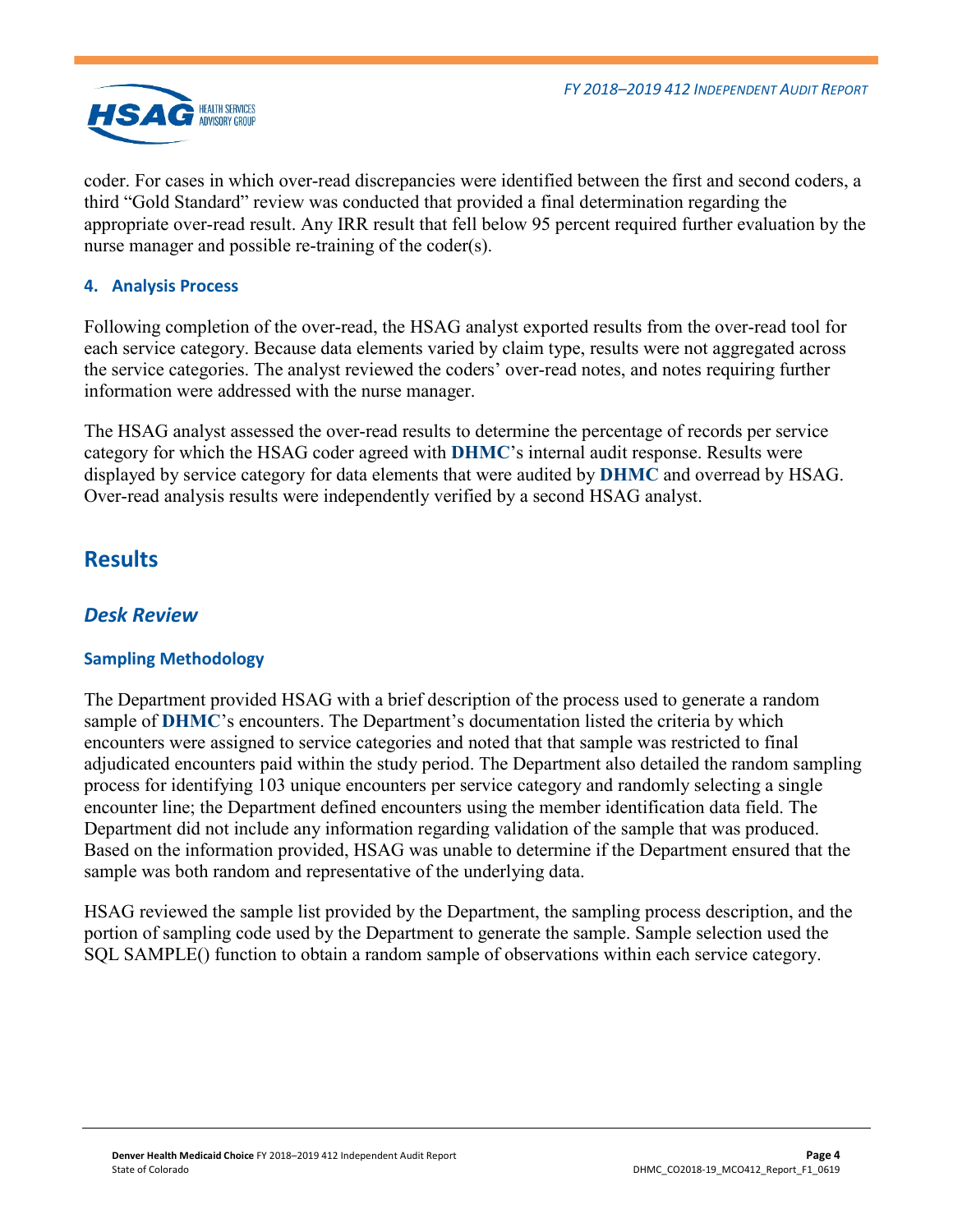

#### **DHMC's Internal Audit Methodology**

To provide context for **DHMC**'s Encounter Data Submission Quality Report and Service Coding Accuracy Report, the Department requested **DHMC**'s internal audit methodology documentation as a component of the Service Coding Accuracy Report. HSAG's review of **DHMC**'s internal audit methodology documentation verified the presence of:

- A list of coding guidelines referenced for its auditing process.
- A description of the record procurement and audit process, including the use of a company subsidiary (i.e., Denver Health Enterprise Compliance Services within Denver Health and Hospital Authority) for various audit tasks.
- A brief description of the audit tool, a shared MS Excel spreadsheet, and a brief description of the instructions provided to the reviewers.
	- ̶ **DHMC** provided no examples of specific instructions or reviewer training materials.
- The credentials, training, and experience of all reviewers.
- <span id="page-6-0"></span>The rater reliability testing process for audit validation.

## *Over-Read of Sample Cases by Service Category*

The audit response file submitted by **DHMC** contained all required audit fields and aligned with the audit response file layout required by the Department and outlined in the guidelines. **DHMC** was unable to procure medical records for one inpatient case and two outpatient cases; however, HSAG's coders agreed with **DHMC**'s audit responses for these cases. The audit response data layout is presented in Appendix B.

The remainder of this section details HSAG's over-read findings by service category. For reference, Appendix C presents, by service category, **DHMC**'s internal audit results found in its Service Coding Accuracy Report.

In addition to the results presented in this report, HSAG has provided the Department with supplemental spreadsheets detailing, by claim type, the nature of the disagreement for any data element about which HSAG's coder disagreed with **DHMC**'s audit determination. This MS Excel workbook is referenced in the remainder of the report as the Case-Level Disagreement List.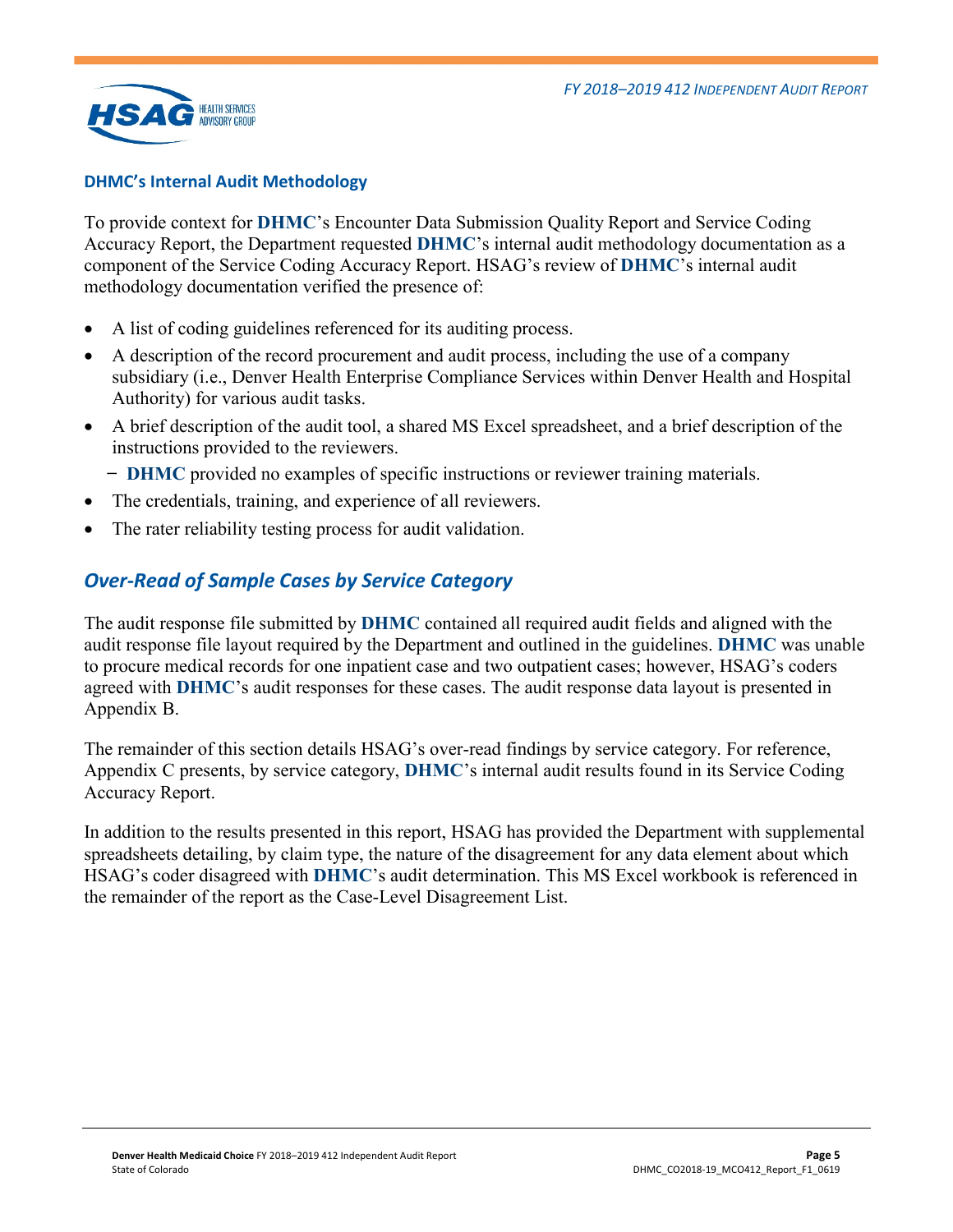

#### **Inpatient Cases**

[Figure 1](#page-7-0) presents the aggregate results from HSAG's over-read of the 20 inpatient cases. Agreement values range from 80.0 percent to 95.0 percent for individual elements, where 100 percent represents complete agreement between **DHMC**'s internal audit results and HSAG's over-read results, and 0 percent represents complete disagreement.

<span id="page-7-0"></span>



#### **Audited Elements**

Complete agreement for a sampled inpatient encounter occurred when HSAG's over-read results indicated agreement with **DHMC**'s audit response for each of the six assessed data elements. Of the 20 sampled inpatient encounters, over-read results demonstrated complete agreement for 15 cases, producing a 75.0 percent aggregate agreement rate. HSAG's over-read results did not achieve 100 percent agreement for any of the six audited elements. The highest agreement rates (each 95.0 percent) were observed for the *Service Start Date*, *Service End Date,* and *Discharge Status* data elements. The lowest agreement rates (each 80.0 percent) were observed for the *Surgical Procedure Code* and *Documented Surgical Procedure Code* data elements*.* 

HSAG's reviewers determined that medical record documentation did not align with the encounter data or **DHMC** documented information for 13 audited data elements for which **DHMC**'s audit results were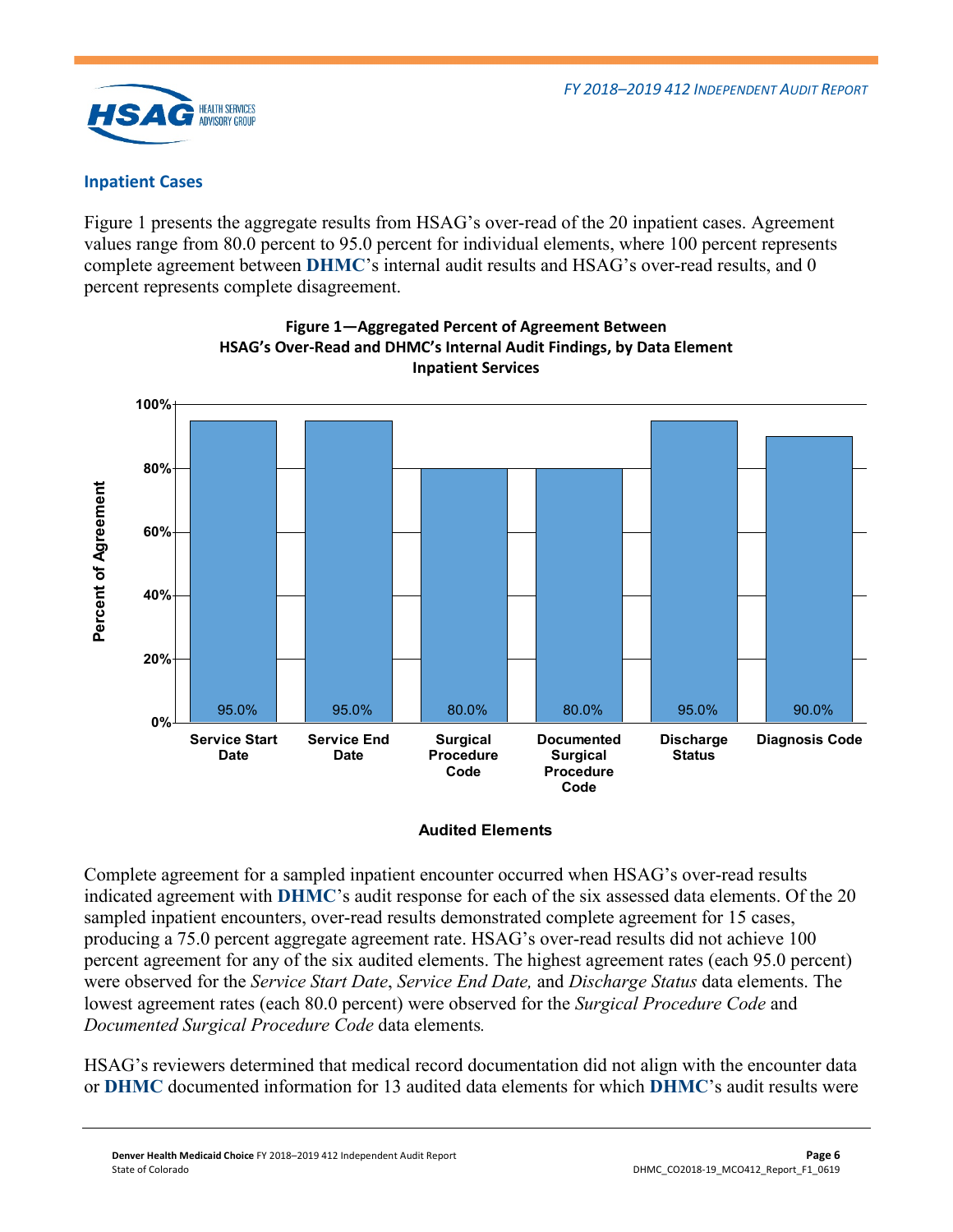

inconsistent with HSAG's over-read results. The 13 data elements in disagreement represented five sampled over-read cases.

## **Outpatient Cases**

[Figure 2](#page-8-0) presents the aggregate results from HSAG's over-read of the 20 outpatient cases. Agreement values range from 95.0 percent to 100 percent for individual elements, where 100 percent represents complete agreement between **DHMC**'s internal audit results and HSAG's over-read results, and 0 percent represents complete disagreement.

<span id="page-8-0"></span>

# **Figure 2—Aggregated Percent of Agreement Between HSAG's Over-Read and DHMC's Internal Audit Findings, by Data Element**

#### **Audited Elements**

Complete agreement occurred when HSAG's over-read results indicated agreement with **DHMC**'s audit response for each of the five individual data elements assessed for a sampled outpatient encounter. Of the 20 sampled outpatient encounters, over-read results demonstrated complete agreement for 19 cases, producing a 95.0 percent aggregate agreement rate. HSAG's over-read results agreed with **DHMC**'s audit responses for all cases (i.e., complete agreement) for the *Date of Service*, *Procedure* Code, *Documented Procedure Code*, and *Units* data elements. The lowest agreement rate (95.0 percent) was observed for the *Diagnosis Code* data element.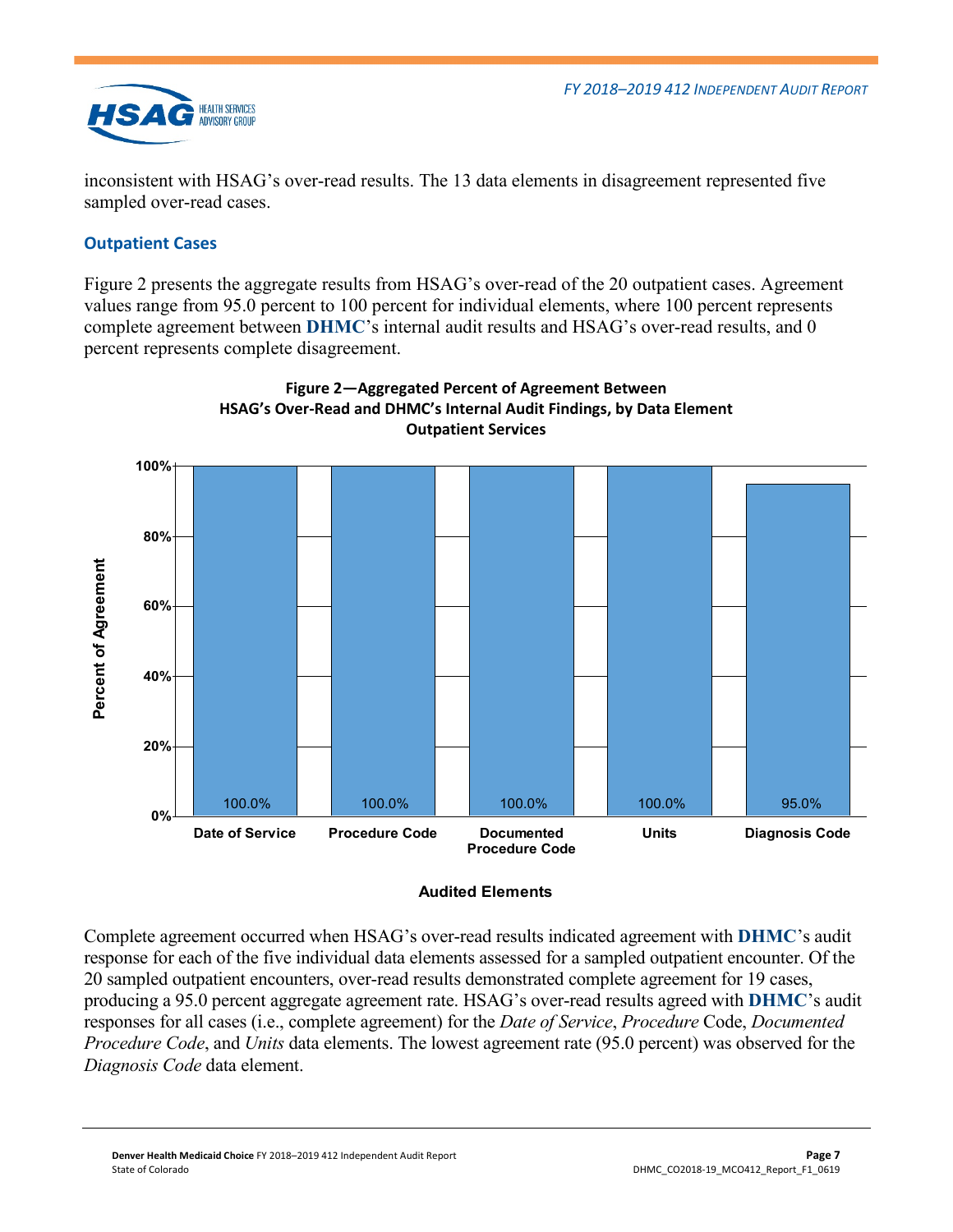

HSAG's reviewers determined that medical record documentation aligned with the encounter data for the one audited data element for which **DHMC**'s audit results were inconsistent with HSAG's over-read results.

## **Professional Cases**

[Figure 3](#page-9-0) presents the aggregate results from HSAG's over-read of the 20 professional cases. Agreement values range from 90.0 percent to 100 percent for individual elements, where 100 percent represents complete agreement between **DHMC**'s internal audit results and HSAG's over-read results, and 0 percent represents complete disagreement.

<span id="page-9-0"></span>

# **Figure 3—Aggregated Percent of Agreement Between**

#### **Audited Elements**

Complete agreement occurred when HSAG's over-read results indicated agreement with **DHMC**'s audit response for each of the five individual data elements assessed for a sampled professional encounter. Of the 20 sampled professional encounters, over-read results demonstrated complete agreement for 17 cases, producing an 85.0 percent aggregate agreement rate. HSAG's over-read results agreed with **DHMC**'s audit responses for all cases (i.e., complete agreement) for the *Date of Service* and *Units* data elements. The lowest agreement rate (90.0 percent) was observed for the *Diagnosis Code* data element.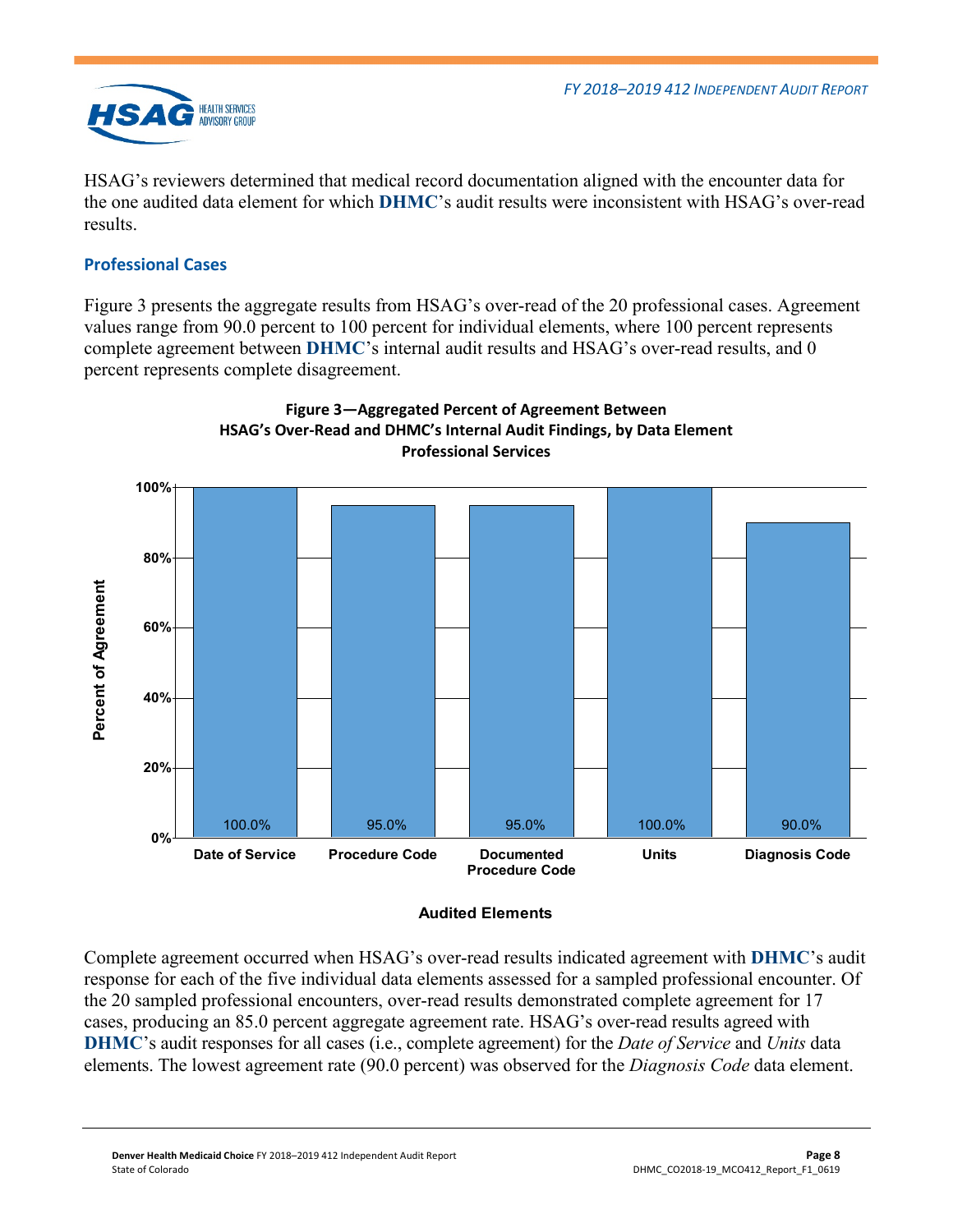

HSAG's reviewers determined that medical record documentation did not align with the encounter data or **DHMC** documented information for four audited data elements for which **DHMC**'s audit results were inconsistent with HSAG's over-read results. The four data elements in disagreement represented three sampled over-read cases.

## **FQHC Cases**

[Figure 4](#page-10-0) presents the aggregate results from HSAG's over-read of the 20 FQHC cases. Agreement values range from 90.0 percent to 100 percent for individual elements, where 100 percent represents complete agreement between **DHMC**'s internal audit results and HSAG's over-read results, and 0 percent represents complete disagreement.

<span id="page-10-0"></span>

#### **Figure 4—Aggregated Percent of Agreement Between HSAG's Over-Read and DHMC's Internal Audit Findings, by Data Element FQHC Services**

**Audited Elements** 

Complete agreement occurred when HSAG's over-read results indicated agreement with **DHMC**'s audit response for each of the five individual data elements assessed for a sampled FQHC encounter. Of the 20 sampled FQHC encounters, over-read results demonstrated complete agreement for 17 cases, producing an 85.0 percent aggregate agreement rate. HSAG's over-read results agreed with **DHMC**'s audit responses for all cases (i.e., complete agreement) for the *Date of Service* and *Procedure Code* data elements. The lowest agreement rate (90.0 percent) was observed for the *Diagnosis Code* data element.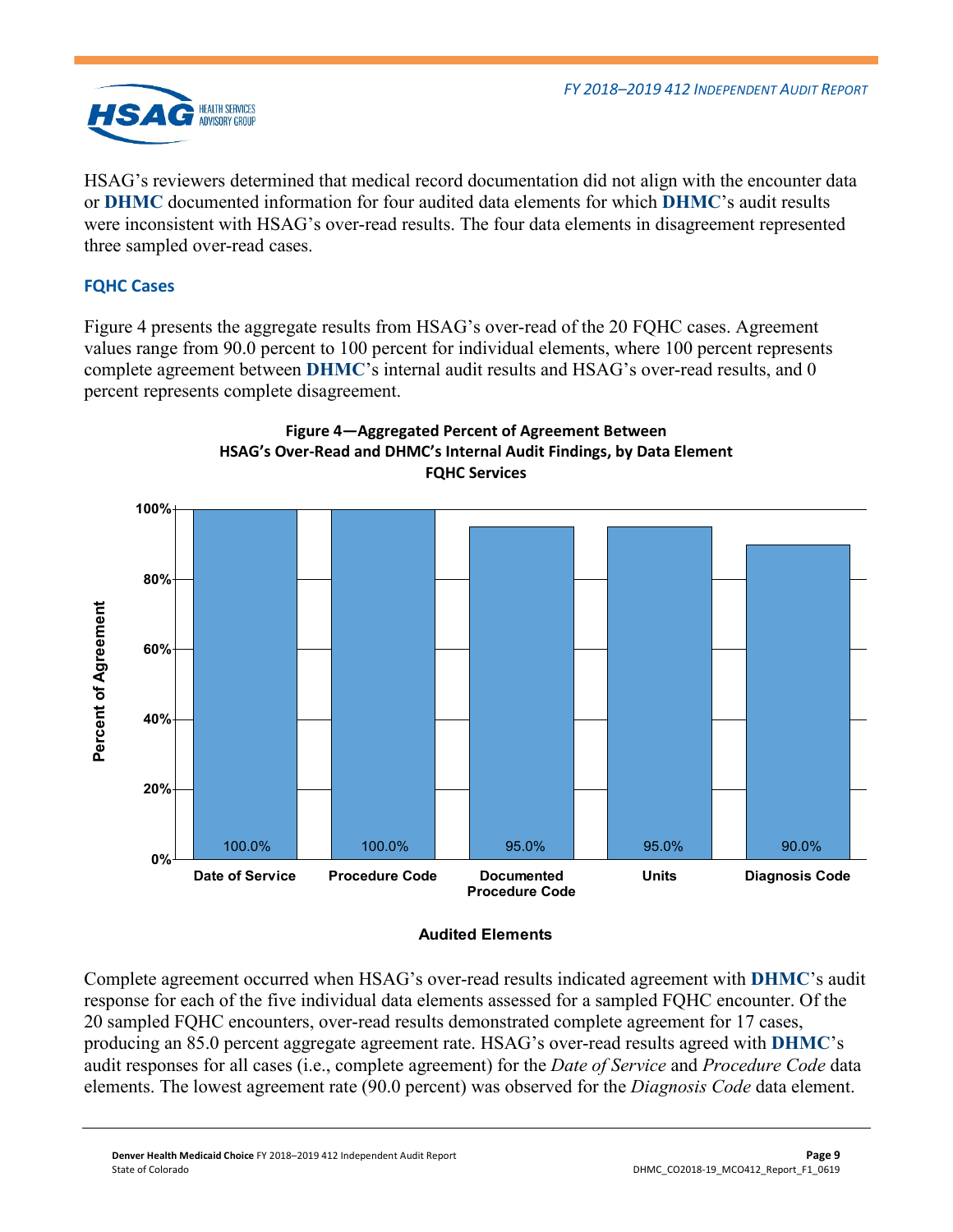

HSAG's reviewers determined that medical record documentation did not align with the encounter data or **DHMC** documented information for three of the four audited data elements for which **DHMC**'s audit results were inconsistent with HSAG's over-read results. The four data elements in disagreement represented three sampled over-read cases.

# <span id="page-11-0"></span>**Conclusions**

HSAG performed a desk review of the Department's sampling methodology, assessing documentation that outlined key steps in the Department's generation of the 412-case sample. This review confirmed that the Department took steps to select a random sample of unique encounters from the four service categories of interest within the specified measurement period. The Department provided no details regarding a run-out interval between the study measurement period and the date on which the encounters were compiled for sample generation. Depending on the Department's data collection and storage processes, the length of a run-out interval prior to sampling could limit the encounters included in the study, biasing the sample toward encounters for services occurring earlier in the study period.

HSAG's over-read results indicated complete agreement with **DHMC**'s internal audit results for 68 of the 80 sampled encounters, resulting in an 85.0 percent agreement rate. [Table 1](#page-11-1) shows case-level and element-level accuracy rates by service category.

|                                   |                                 | <b>Case-Level Accuracy</b>                                 | <b>Element-Level Accuracy</b>      |                                                            |  |
|-----------------------------------|---------------------------------|------------------------------------------------------------|------------------------------------|------------------------------------------------------------|--|
| <b>Service</b><br><b>Category</b> | <b>Total Number</b><br>of Cases | <b>Percent With</b><br><b>Complete</b><br><b>Agreement</b> | <b>Total Number</b><br>of Elements | <b>Percent With</b><br><b>Complete</b><br><b>Agreement</b> |  |
| Inpatient                         | 20                              | 75.0                                                       | 120                                | 89.2                                                       |  |
| Outpatient                        | 20                              | 95.0                                                       | 100                                | 99.0                                                       |  |
| Professional                      | 20                              | 85.0                                                       | 100                                | 96.0                                                       |  |
| <b>FQHC</b>                       | 20                              | 85.0                                                       | 100                                | 96.0                                                       |  |
| Total                             | 80                              | 85.0                                                       | 420                                | 94.8                                                       |  |

<span id="page-11-1"></span>

| Table 1-Percent of Cases in Total Agreement and Percent of Element Accuracy by Service Category |  |  |  |
|-------------------------------------------------------------------------------------------------|--|--|--|
|                                                                                                 |  |  |  |

HSAG's coders determined that, rather than insufficient medical record documentation, misalignment between medical record documentation and encounter data contributed to nearly all cases in which HSAG's coders disagreed with **DHMC**'s audit results. **DHMC** provided medical record documentation for 77 of the 80 sampled over-read cases, and HSAG's over-read results were not impacted by **DHMC**'s medical record procurement for this study.

Results from HSAG's FY 2018–2019 MCO over-read suggest a moderate level of confidence that **DHMC**'s audit findings accurately reflect its encounter data quality. Overall, results from HSAG's FY 2018–2019 MCO over-read showed that HSAG's coders agreed with **DHMC**'s reviewers for 94.8 percent of individual audited data elements. Agreement rates among the service categories ranged from 89.2 percent for inpatient cases to 99.0 percent for outpatient cases. As reported in **DHMC**'s Service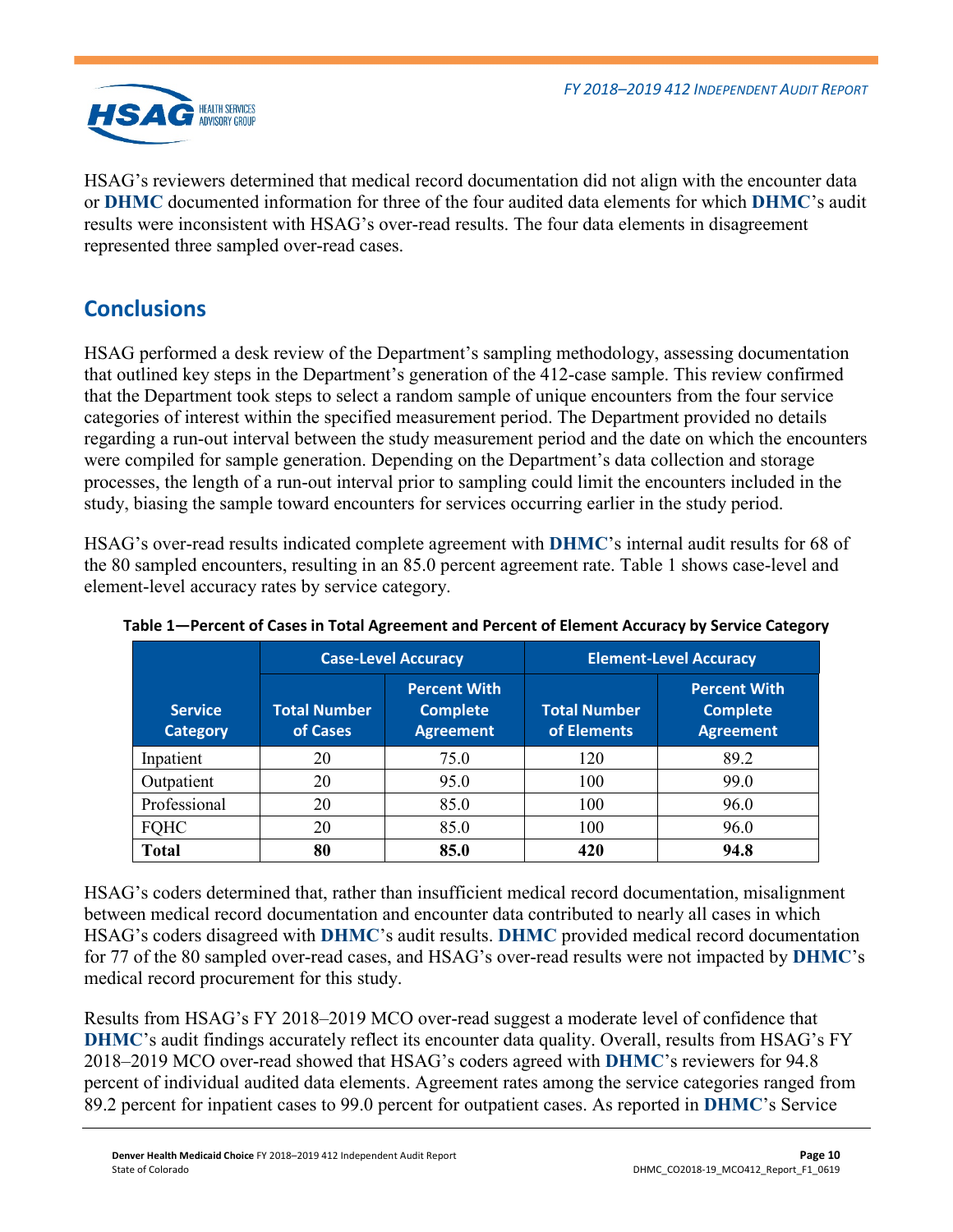

Coding Accuracy Report, **DHMC**'s reviewers consistently recorded lower agreement rates for *Diagnosis Code* and *Procedure Code*, suggesting opportunities for root cause analyses to determine barriers to encounter data quality*.*

## <span id="page-12-0"></span>**Recommendations**

The Department designed this study to assess the accuracy with which **DHMC** audits physical health encounters in support of the Department's overall encounter data quality efforts. Therefore, HSAG recommends that findings associated with this independent audit be used for the Department's information and not for performance measurement or compliance monitoring purposes.

The Department continues to transition its encounter data process to a new Medicaid Management Information System (MMIS), interChange; and **DHMC** will submit encounter data directly into the MMIS. For validation purposes, **DHMC** will continue to submit encounter data flat files to the Department in parallel with MMIS submissions for a period of time determined by the Department. This change to the encounter data process will require enhanced data monitoring by the Department and **DHMC** to ensure encounter data timeliness and accuracy as well as comparability between encounter data provided by **DHMC** under the new and legacy systems.

As FY 2018–2019 is the fourth year of the independent MCO audit, HSAG requested the Department's input regarding quality improvement actions resulting from recommendations in the FY 2017–2018 report; and the Department offered the following updates:

- The Department continues to work with its encounter data system vendor to improve the encounter data documentation guiding the MCOs' data submissions.
- **DHMC** continues to submit encounter data to the Department as flat files, and both entities are collaborating to standardize the flat-file format.
- To support the transition to encounter data submission via interChange, the Department hosts biweekly Health Plan Systems meetings for stakeholders; and **DHMC** participates in these meetings.
- The Department reported that it standardized the 412 audit sampling methodology without substantive changes from FY 2017–2018.

The current over-read results show improved agreement between HSAG and **DHMC** reviewers compared to the previous year. As such, similar recommendations from the FY 2017–2018 study are still relevant. Based on HSAG's document review, **DHMC**'s service coding accuracy results, and the over-read results described in this report, HSAG offers the following recommendations to improve the quality of **DHMC**'s encounter data.

- As the Department's sampling methodology was limited to SQL code, HSAG recommends that the Department thoroughly document the sampling methodology.
	- For example, HSAG recommends that the Department's Rates Section update the sampling documentation to define the terms used in the documentation, include an excerpt of sampling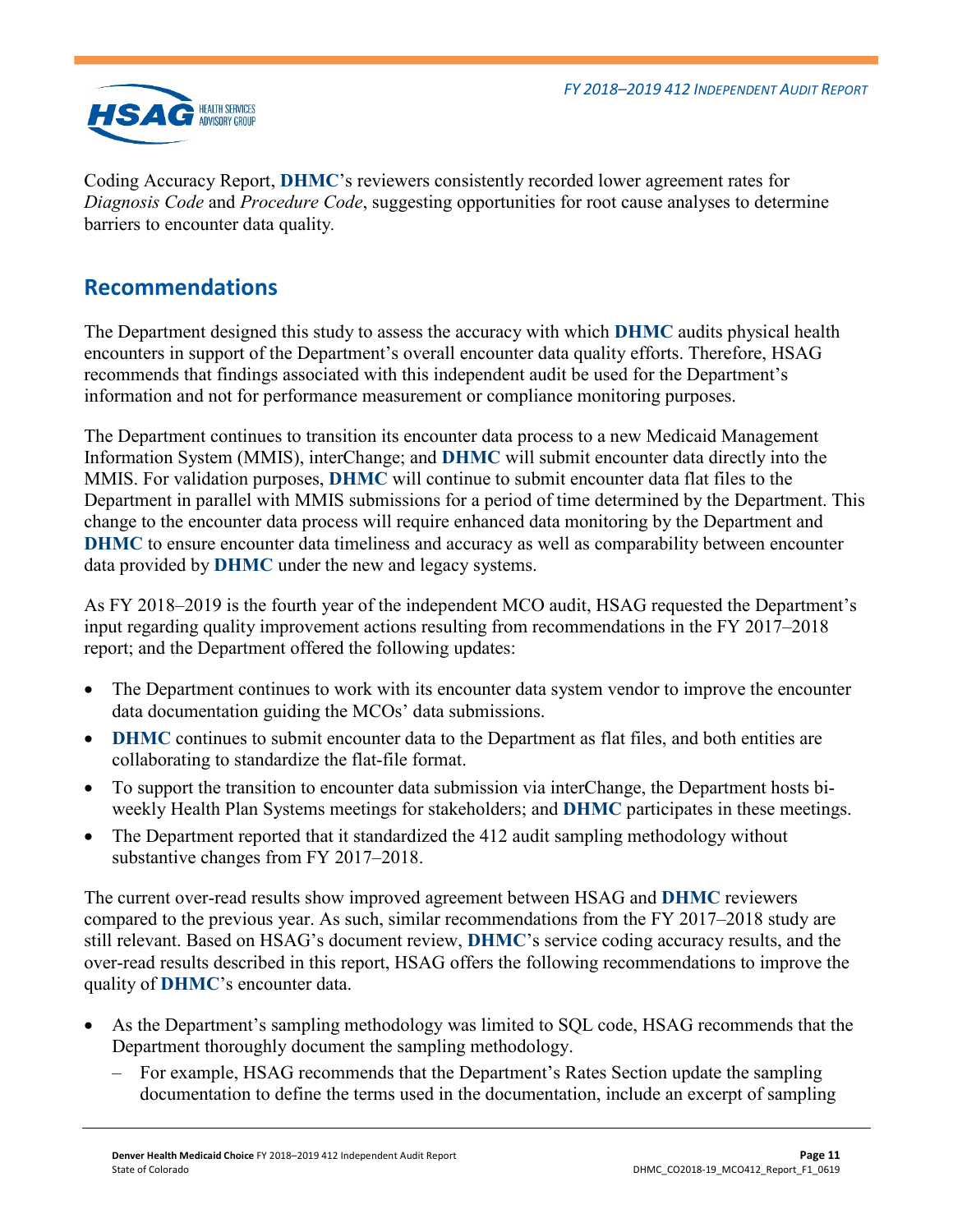

code, and describe any limitations on the sample frame (e.g., how to limit the universe of encounters or the code values for the different claim types).

- As a final step in the sampling process, HSAG recommends that the Department's Rates Section perform validity checks on the 412 sample lists to verify that the sample is representative of the encounter data from which it was selected (e.g., compare distribution of the submission dates and/or providers among the sampled encounters and the sample frame).
- **DHMC**'s Service Coding Accuracy Report provided detailed information on medical record procurement and the coding standards considered by its reviewers. However, the report offered only a limited description of **DHMC**'s auditor training and supporting materials. HSAG recommends that **DHMC** thoroughly document its audit training materials and procedures, including examples of written training materials and/or decision documents.
- **DHMC**'s service coding accuracy results showed greater than 15.0 percent of cases with diagnosis code and/or procedure code data values not supported by medical record documentation, as well as variation in disagreement rates between service categories. To ensure that **DHMC** has implemented quality improvement actions to address these encounter data deficiencies, HSAG recommends that the Department's contract administrator for **DHMC**:
	- Request copies of **DHMC**'s provider training and/or corrective action documentation.
	- Request copies of **DHMC**'s policies and procedures for monitoring providers' data submissions.
	- Collaborate with the Department's Rates Section to review **DHMC**'s encounter data quality documents and verify that **DHMC** is monitoring encounter data quality and ensuring that providers are trained to submit encounters that accurately reflect the medical record documentation.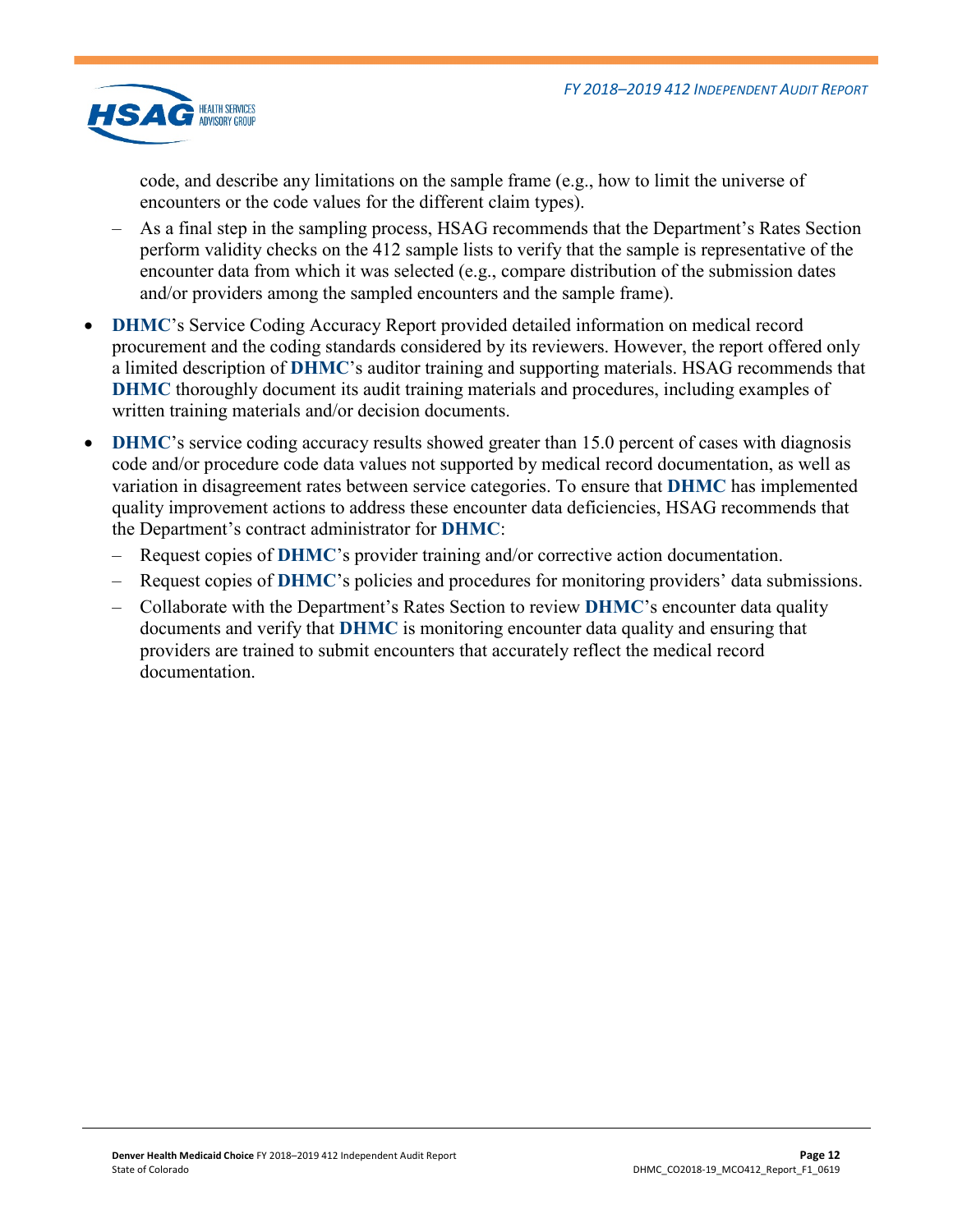

# **Appendix A. Physical Health Encounter Data Flat File Specifications**

<span id="page-14-0"></span>This table was copied from the *FY 2018–2019 Annual MCO Encounter Data Quality Review Guidelines Appendix I, Denver Health Flat File Encounter Data Specification*. Please note that column headings have been aligned with the Department's encounter data layout.

|                | <b>Data Element (Field)</b> | Status*               | Length | <b>Valid Value</b> |
|----------------|-----------------------------|-----------------------|--------|--------------------|
| 1              | Year Month                  | $\mathbf C$           | X(6)   | Encounter data     |
| $\overline{2}$ | Claim Type                  | $\mathbf R$           | X(1)   | Encounter data     |
| 3              | Member ID                   | $\mathbf R$           | X(9)   | Encounter data     |
| $\overline{4}$ | Subscriber ID               | ${\bf R}$             | X(7)   | Encounter data     |
| 5              | Rate Code                   | $\mathsf{C}$          | X(6)   | Encounter data     |
| 6              | Eligibility Sequence        | $\overline{C}$        | X(9)   | Encounter data     |
| $\overline{7}$ | Member DOB                  | ${\bf R}$             | X(8)   | Encounter data     |
| 8              | Member Age                  | $\overline{C}$        | 9(3)   | Encounter data     |
| 9              | <b>Client Last Name</b>     | $\overline{\text{R}}$ | X(20)  | Encounter data     |
| 10             | <b>Client First Name</b>    | $\mathbf R$           | X(20)  | Encounter data     |
| 11             | Client Middle Initial       | $\overline{C}$        | X(1)   | Encounter data     |
| 12             | Claim Number                | ${\bf R}$             | X(20)  | Encounter data     |
| 13             | Line Number                 | $\mathbf R$           | 9(3)   | Encounter data     |
| 14             | Rev Code                    | ${\bf R}$             | X(5)   | Encounter data     |
| 15             | Rev Description             | $\mathbf R$           | X(35)  | Encounter data     |
| 16             | Proc Code                   | ${\bf R}$             | X(8)   | Encounter data     |
| 17             | Proc Code Modifier 1        | ${\bf R}$             | X(2)   | Encounter data     |
| 18             | Proc Code Modifier 2        | $\overline{C}$        | X(2)   | Encounter data     |
| 19             | Proc Code Modifier 3        | $\overline{C}$        | X(2)   | Encounter data     |
| 20             | Proc Code Modifier 4        | $\mathcal{C}$         | X(2)   | Encounter data     |
| 21             | Proc Code Modifier 5        | $\mathcal{C}$         | X(2)   | Encounter data     |
| 22             | Proc Code Desc              | $\mathbf R$           | X(35)  | Encounter data     |
| 23             | HCPCS Proc Code             | $\mathbf R$           | X(8)   | Encounter data     |
| 24             | <b>HCPCS</b> Desc           | ${\bf R}$             | X(35)  | Encounter data     |
| 25             | ICD Version                 | $\overline{\text{R}}$ | X(2)   | Encounter data     |
| 26             | Diag Code 1                 | ${\bf R}$             | X(6)   | Encounter data     |
| 27             | Diag Code 2                 | ${\bf R}$             | X(6)   | Encounter data     |
| 28             | Diag Code 3                 | $\mathbf R$           | X(6)   | Encounter data     |
| 29             | Diag Code 4                 | ${\bf R}$             | X(6)   | Encounter data     |
| 30             | Diag Code 5                 | $\overline{C}$        | X(6)   | Encounter data     |
| 31             | Diag Code 6                 | $\overline{C}$        | X(6)   | Encounter data     |
| 32             | Diag_Code 7                 | $\mathcal{C}$         | X(6)   | Encounter data     |
| 33             | Diag Code 8                 | $\mathbf C$           | X(6)   | Encounter data     |
| 34             | Diag Code 9                 | $\overline{C}$        | X(6)   | Encounter data     |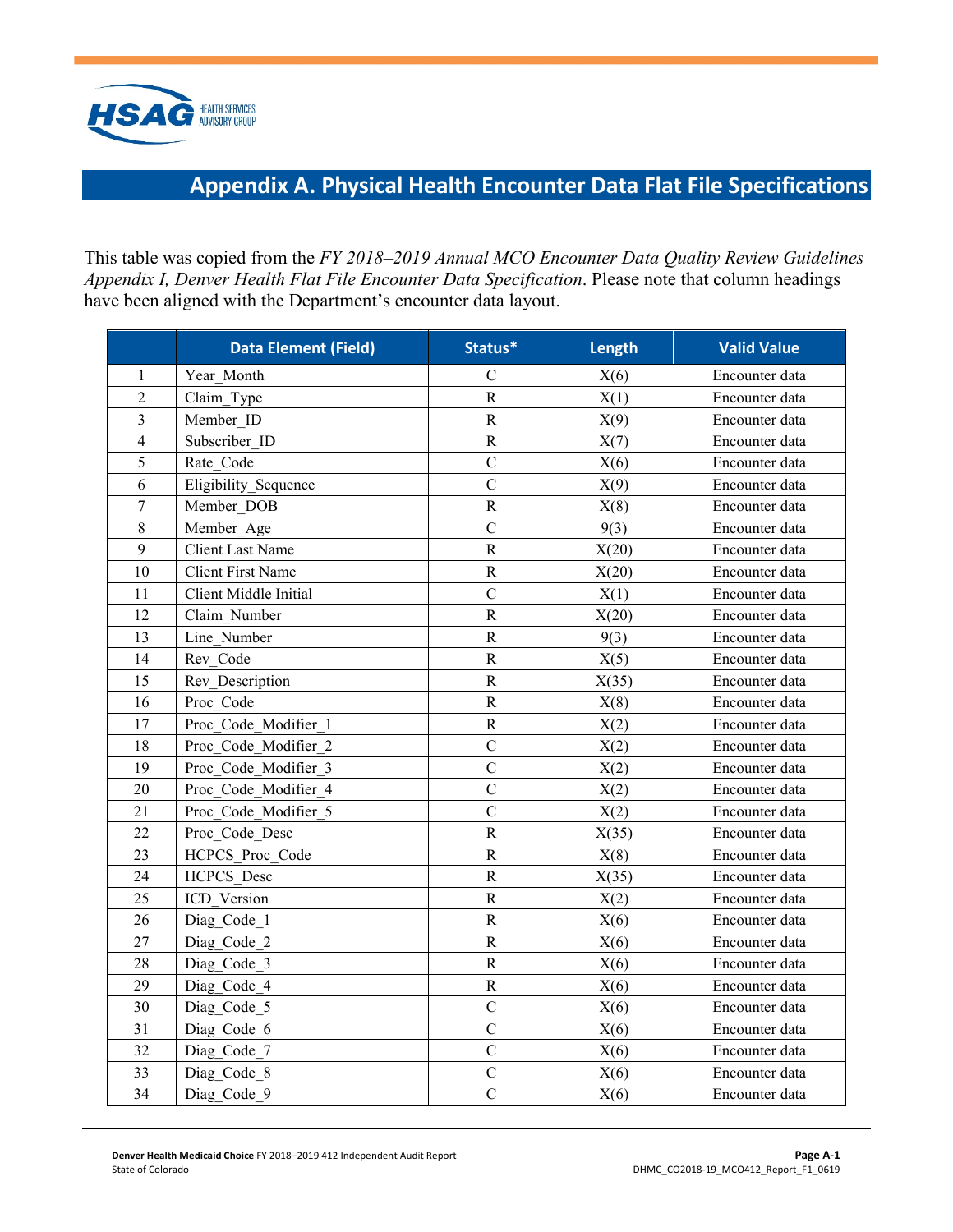

|    | <b>Data Element (Field)</b> | Status*        | Length  | <b>Valid Value</b> |
|----|-----------------------------|----------------|---------|--------------------|
| 35 | Diag Code Desc 1            | R              | X(25)   | Encounter data     |
| 36 | Diag Code Desc 2            | ${\bf R}$      | X(25)   | Encounter data     |
| 37 | Diag Code Desc 3            | $\mathbf R$    | X(25)   | Encounter data     |
| 38 | Diag Code Desc 4            | $\mathbb{R}$   | X(25)   | Encounter data     |
| 39 | Diag Code Desc 5            | $\mathcal{C}$  | X(25)   | Encounter data     |
| 40 | Diag Code Desc 6            | $\overline{C}$ | X(25)   | Encounter data     |
| 41 | Diag Code Desc 7            | $\mathcal{C}$  | X(25)   | Encounter data     |
| 42 | Diag Code Desc 8            | $\mathcal{C}$  | X(25)   | Encounter data     |
| 43 | Diag Code Desc 9            | $\overline{C}$ | X(25)   | Encounter data     |
| 44 | SurgicalProcedure1          | $\mathbb{R}$   | X(6)    | Encounter data     |
| 45 | Surgical Proc Codel Desc    | ${\bf R}$      | X(30)   | Encounter data     |
| 46 | SurgicalProcedure2          | ${\bf R}$      | X(6)    | Encounter data     |
| 47 | Surgical Proc Code2 Desc    | $\mathbb{R}$   | X(30)   | Encounter data     |
| 48 | SurgicalProcedure3          | ${\bf R}$      | X(6)    | Encounter data     |
| 49 | Surgical Proc_Code3_Desc    | ${\bf R}$      | X(30)   | Encounter data     |
| 50 | SurgicalProcedure4          | $\mathbb{R}$   | X(6)    | Encounter data     |
| 51 | Surgical Proc_Code4_Desc    | ${\bf R}$      | X(30)   | Encounter data     |
| 52 | SurgicalProcedure5          | ${\bf R}$      | X(6)    | Encounter data     |
| 53 | Surgical Proc Code5 Desc    | ${\bf R}$      | X(30)   | Encounter data     |
| 54 | SurgicalProcedure6          | ${\bf R}$      | X(6)    | Encounter data     |
| 55 | Surgical Proc_Code6_Desc    | ${\bf R}$      | X(30)   | Encounter data     |
| 56 | <b>DRG</b>                  | $\mathbb{R}$   | X(4)    | Encounter data     |
| 57 | Service Date                | ${\bf R}$      | X(8)    | Encounter data     |
| 58 | Thru Date                   | $\mathbb{R}$   | X(8)    | Encounter data     |
| 59 | Discharge Status            | ${\bf R}$      | X(3)    | Encounter data     |
| 60 | Date Received               | ${\bf R}$      | X(8)    | Encounter data     |
| 61 | Post Date                   | ${\bf R}$      | X(8)    | Encounter data     |
| 62 | Check Date                  | $\mathbb{R}$   | X(8)    | Encounter data     |
| 63 | Quantity                    | ${\bf R}$      | 9(15)   | Encounter data     |
| 64 | Place of Service            | $\mathbb{R}$   | X(5)    | Encounter data     |
| 65 | Place of Service Desc       | $\mathbb{R}$   | X(25)   | Encounter data     |
| 66 | <b>Billed</b> Amount        | $\mathbf R$    | 9(18,2) | Encounter data     |
| 67 | Allowed Amount              | $\mathbb{R}$   | 9(18,2) | Encounter data     |
| 68 | Not Covered Amount          | $\mathbf R$    | 9(18,2) | Encounter data     |
| 69 | Copay Amount                | $\mathbf R$    | 9(18,2) | Encounter data     |
| 70 | Deductible Amount           | $\mathbb{R}$   | 9(18,2) | Encounter data     |
| 71 | Other Carrier Amount        | $\mathbf R$    | 9(18,2) | Encounter data     |
| 72 | Withhold Amount             | $\mathbf R$    | 9(18,2) | Encounter data     |
| 73 | Net Amount                  | $\mathbf R$    | 9(18,2) | Encounter data     |
| 74 | Paid Net                    | R              | 9(18,2) | Encounter data     |
| 75 | Claim Status                | $\mathbf R$    | X(1)    | Encounter data     |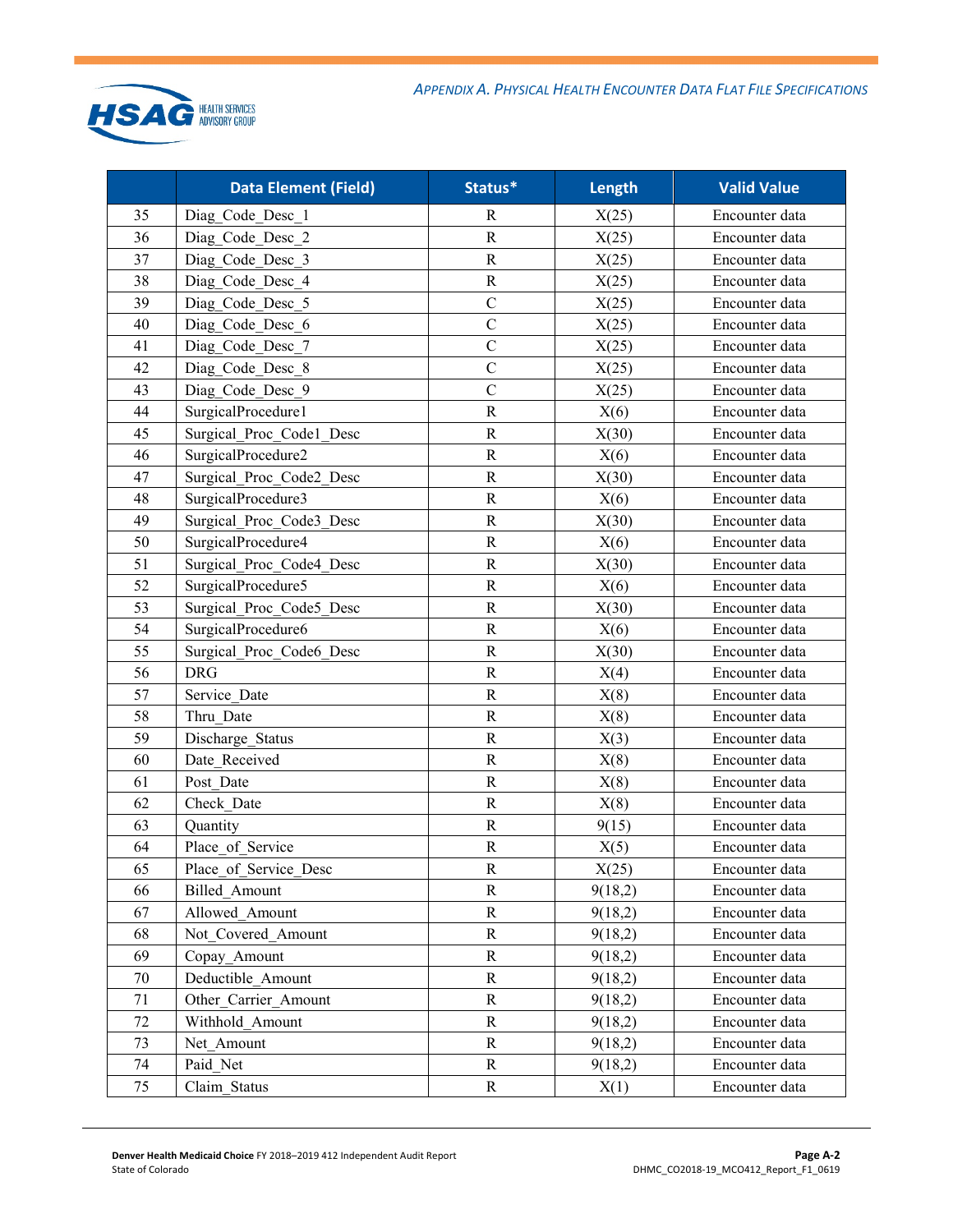

|    | <b>Data Element (Field)</b> | Status*      | <b>Length</b> | <b>Valid Value</b> |
|----|-----------------------------|--------------|---------------|--------------------|
| 76 | Claimline Status            | R            | X(1)          | Encounter data     |
| 77 | Vendor Type                 | $\mathbf R$  | X(6)          | Encounter data     |
| 78 | Provider ID                 | $\mathbb{R}$ | X(15)         | Encounter data     |
| 79 | Provider_Type               | $\mathbf R$  | X(10)         | Encounter data     |
| 80 | Provider_Spec               | $\mathbf R$  | X(10)         | Encounter data     |
| 81 | Provider Name               | $\mathbf R$  | X(30)         | Encounter data     |
| 82 | Provider MedicaidID         | $\mathbf R$  | X(15)         | Encounter data     |
| 83 | Provider NPI                | $\mathbf R$  | X(15)         | Encounter data     |
| 84 | Provider Tax ID             | ${\bf R}$    | X(10)         | Encounter data     |
| 85 | Provider_Zip_Code           | $\mathbf R$  | X(5)          | Encounter data     |
| 86 | AttProvider ID              | $\mathbb{R}$ | X(15)         | Encounter data     |
| 87 | AttProvider Type            | ${\bf R}$    | X(10)         | Encounter data     |
| 88 | AttProvider Spec            | $\mathbf R$  | X(10)         | Encounter data     |
| 89 | AttProvider Name            | $\mathbb{R}$ | X(30)         | Encounter data     |
| 90 | AttProvider MedicaidID      | $\mathbf R$  | X(15)         | Encounter data     |
| 91 | AttProvider NPI             | $\mathbf R$  | X(15)         | Encounter data     |
| 92 | AttProvider Tax ID          | ${\bf R}$    | X(10)         | Encounter data     |
| 93 | Vendor Tax ID               | $\mathbf R$  | X(15)         | Encounter data     |
| 94 | BillTypeCode                | $\mathbb{R}$ | X(3)          | Encounter data     |
| 95 | Denial Reason Code          | $\mathbf C$  | X(15)         | Encounter data     |
| 96 | Denial Reason Code Desc     | $\mathbf C$  | X(25)         | Encounter data     |

 $*R$  = Required,  $C$  = Conditional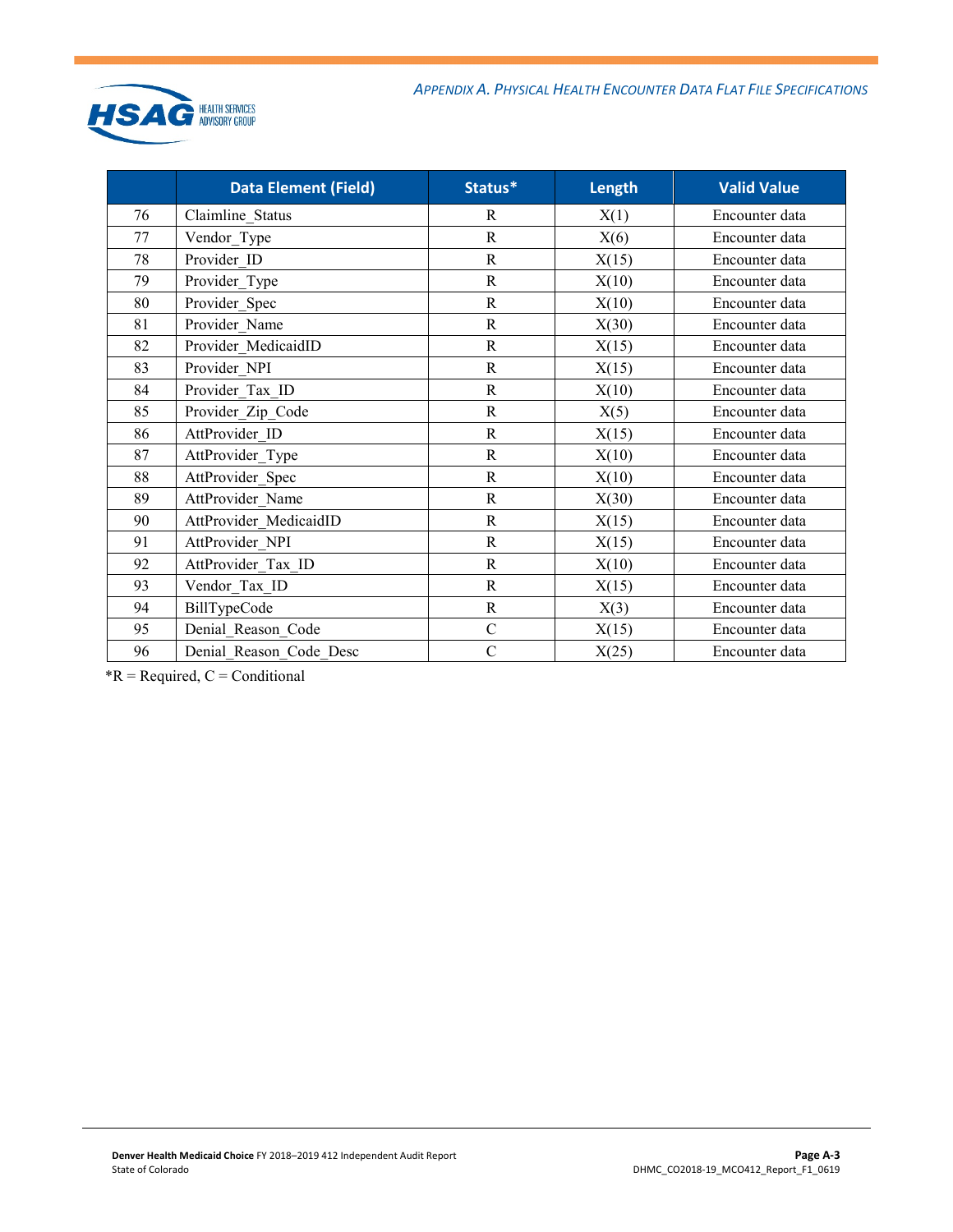

# **Appendix B. Response Data Layout for Encounter Quality Audit**

<span id="page-17-0"></span>This table was copied from the *FY 2018–2019 Annual MCO Encounter Data Quality Review Guidelines Appendix III, Response Data Layout for MCOs' Encounter Data Quality Audit*. Please note that HSAG made minimal edits to the table for readability.

|                  | <b>Data Element (Field)</b>           | <b>Data Description</b>                                                                                                                                                                                                                                                                                         | <b>Format</b> | Length  |
|------------------|---------------------------------------|-----------------------------------------------------------------------------------------------------------------------------------------------------------------------------------------------------------------------------------------------------------------------------------------------------------------|---------------|---------|
| $\boldsymbol{0}$ | Record No                             | Sequential number for each of 412 records                                                                                                                                                                                                                                                                       | Χ             | Integer |
| 1                | Encounter Procedure Code              | $0 = No$ or insufficient documentation, incorrect code utilized<br>for procedure performed<br>$1 =$ Correct code<br>$9 =$ If data element does not pertain to encounter service type<br>Required for Professional, Outpatient, and FQHC Encounters<br>See further details in Appendix III following this table* | $\mathbf X$   | 1       |
| 2                | Encounter Procedure Code<br>Modifier  | $0 = No$ or insufficient documentation, incorrect code modifier<br>utilized for procedure performed<br>$1 =$ Correct code modifier<br>$9 =$ If data element does not pertain to encounter service type<br>Required for Professional, Outpatient, and FQHC Encounters                                            | X             | 1       |
| 3                | Encounter_Surgical_Procedure_<br>Code | $0 = No$ or insufficient documentation, incorrect code utilized<br>for surgical procedure performed<br>$1 =$ Correct code<br>$9 =$ If data element does not pertain to encounter service type<br><b>Required for Inpatient Encounters</b>                                                                       | $\mathbf X$   | 1       |
| 4                | Encounter Primary Diagnosis<br>Code   | $0 = No$ or insufficient documentation, assignment of incorrect<br>primary diagnosis code, diagnosis not treated during<br>encounter<br>$1 =$ Correct code<br>Required for Inpatient, Professional, Outpatient, and FQHC<br>Encounters                                                                          | X             | 1       |
| 5                | Encounter_Units                       | $0 = No$ or insufficient documentation, incorrect units<br>$1$ = Correct units<br>$9 =$ Data element does not pertain to encounter service type<br>Required for Professional, Outpatient, and FQHC Encounters                                                                                                   | X             | 1       |
| 6                | Encounter Service Date                | $0 = No$ or insufficient documentation, incorrect service start<br>date<br>$1$ = Correct service start date<br>$9 =$ If data element does not pertain to encounter service type<br>Required for Inpatient, Professional, Outpatient, and FQHC<br>Encounters                                                     | X             | 1       |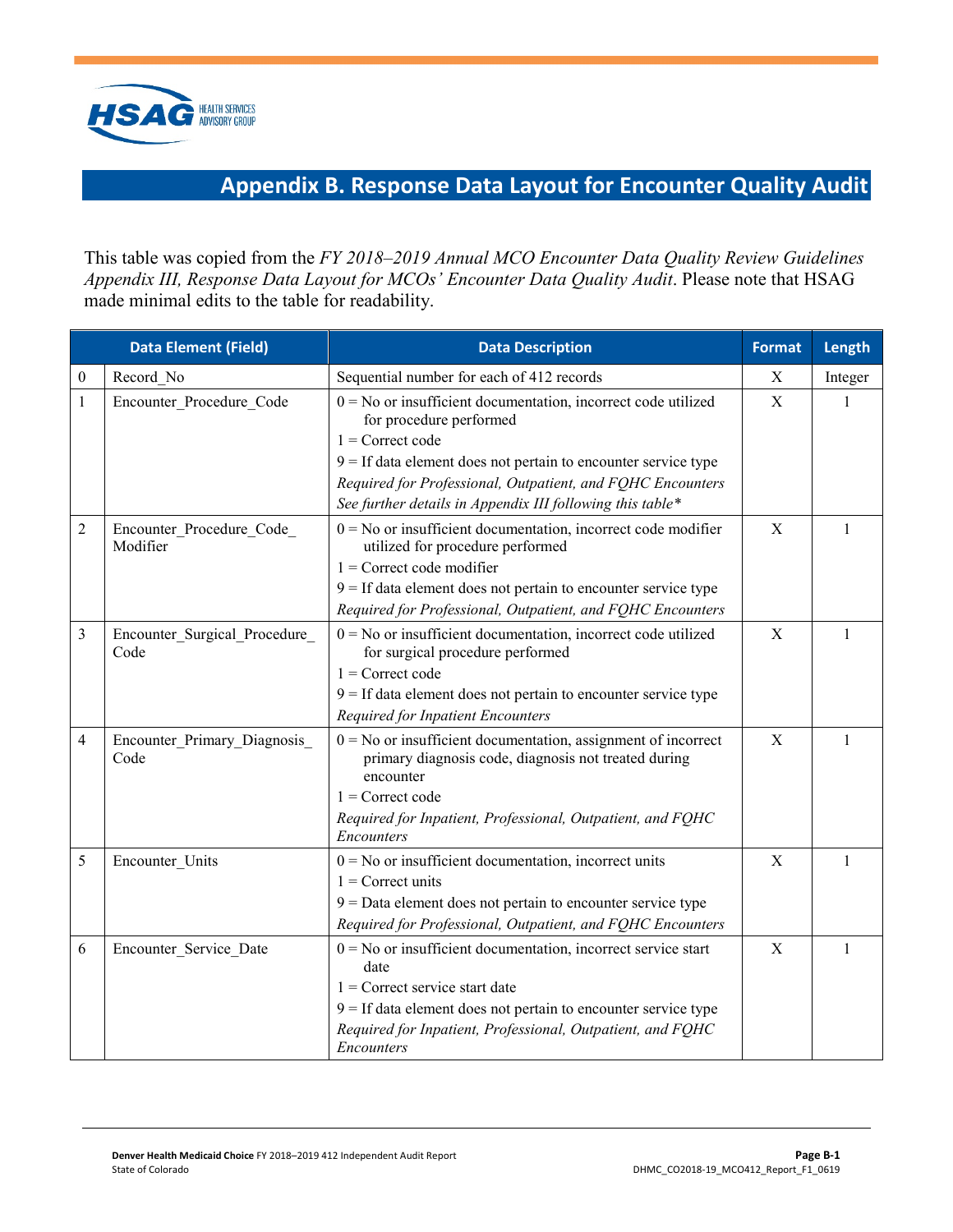

|    | <b>Data Element (Field)</b> | <b>Data Description</b>                                                                   | Format      | Length           |
|----|-----------------------------|-------------------------------------------------------------------------------------------|-------------|------------------|
| 7  | Encounter_Thru_Date         | $0 = No$ or insufficient documentation, incorrect service end<br>date                     | X           | 1                |
|    |                             | $1$ = Correct service end date                                                            |             |                  |
|    |                             | $9 =$ If data element does not pertain to encounter service type                          |             |                  |
|    |                             | <b>Required for Inpatient Encounters</b>                                                  |             |                  |
| 8  | Encounter_Discharge_Status  | $0 = No$ or insufficient documentation, incorrect discharge<br>status                     | X           | 1                |
|    |                             | $1$ = Correct discharge status                                                            |             |                  |
|    |                             | $9 =$ If data element does not pertain to encounter service type                          |             |                  |
|    |                             | Required for Inpatient Encounters                                                         |             |                  |
| 9  | Doc_Procedure_Code          | Enter correct procedure code if present in the supporting<br>documentation.               | $\mathbf X$ | 7                |
|    |                             | Enter 'No Doc' if no or insufficient documentation of correct<br>procedure code.          |             |                  |
|    |                             | Enter 'NA' if data element does not pertain to encounter<br>service type.                 |             |                  |
|    |                             | Required for Professional, Outpatient, and FQHC Encounters                                |             |                  |
| 10 | Doc Procedure Code Modifier | Enter correct procedure code modifier if present in the<br>supporting documentation.      | X           | 7                |
|    |                             | Enter 'No Doc' if no or insufficient documentation of correct<br>procedure code modifier. |             |                  |
|    |                             | Enter 'NA' if data element does not pertain to encounter<br>service type.                 |             |                  |
|    |                             | Required for Professional, Outpatient, and FQHC Encounters                                |             |                  |
| 11 | Doc_Surgical_Code           | Enter correct surgical procedure code if present in supporting<br>documentation.          | $\mathbf X$ | 7                |
|    |                             | Enter 'No Doc' if no or insufficient documentation of correct<br>surgical procedure code. |             |                  |
|    |                             | Enter 'NA' if data element does not pertain to encounter<br>service type.                 |             |                  |
|    |                             | Required for Inpatient Encounters                                                         |             |                  |
| 12 | Doc Diag                    | Enter correct primary diagnosis code if present in the<br>supporting documentation.       | $\mathbf X$ | $\boldsymbol{7}$ |
|    |                             | Enter 'No Doc' if no or insufficient documentation of correct<br>diagnosis code.          |             |                  |
|    |                             | Required for Inpatient, Professional, Outpatient, and FQHC<br>Encounters                  |             |                  |
| 13 | Doc Units                   | Enter correct units if present in the supporting documentation.                           | X           | Integer          |
|    |                             | Enter 'No Doc' if no or insufficient documentation of correct<br>units.                   |             |                  |
|    |                             | Required for Professional, Outpatient, and FQHC Encounters                                |             |                  |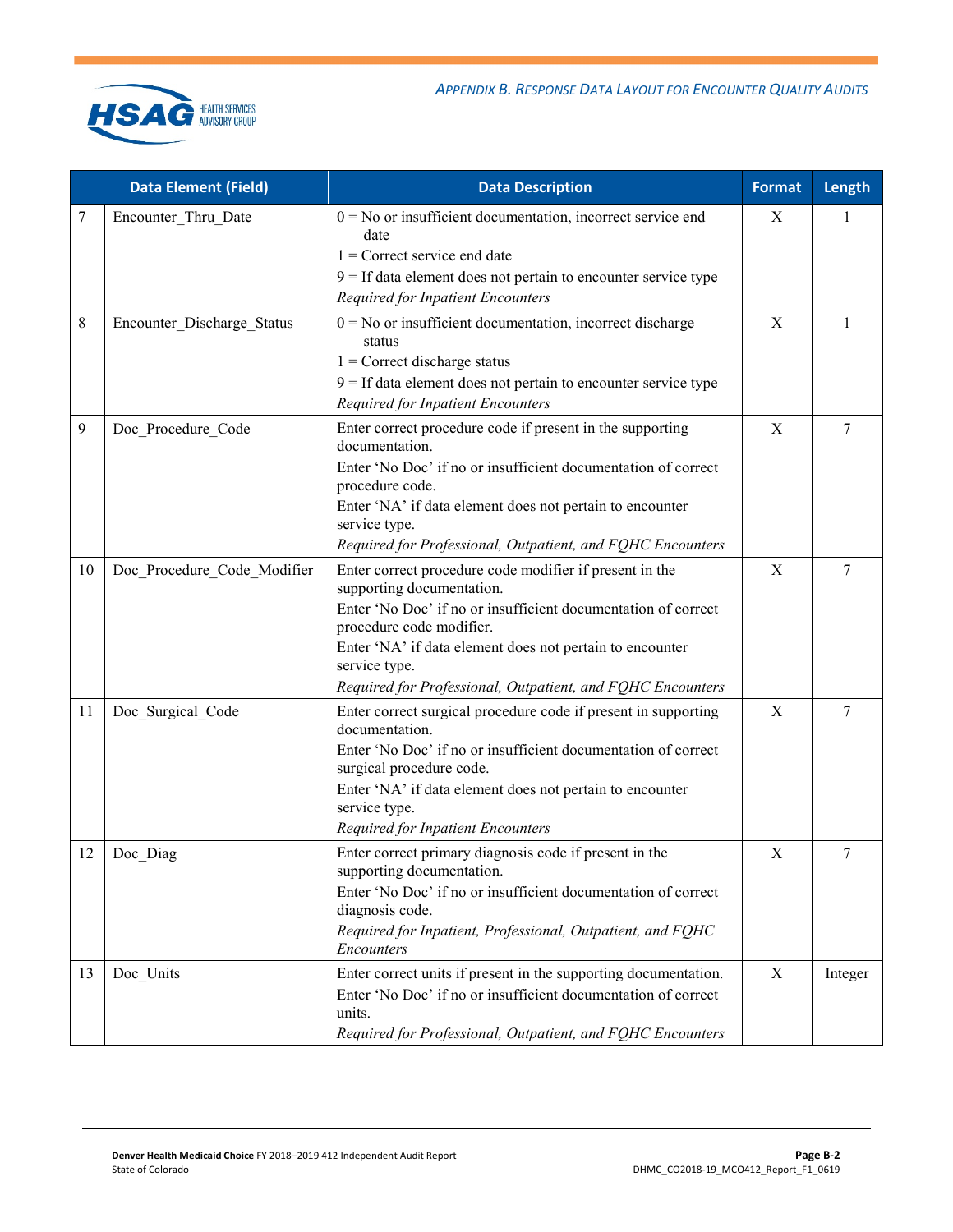|    | <b>Data Element (Field)</b>               | <b>Data Description</b>                                                                                                                                                                                                                                                                  | <b>Format</b> | Length   |
|----|-------------------------------------------|------------------------------------------------------------------------------------------------------------------------------------------------------------------------------------------------------------------------------------------------------------------------------------------|---------------|----------|
| 14 | Doc_Service_Date                          | Enter correct start date if present in supporting documentation.<br>Enter 'No Doc' if no or insufficient documentation of correct<br>start date.<br>Required for Inpatient, Professional, Outpatient, and FQHC<br><i>Encounters</i>                                                      | X             | 8        |
| 15 | Doc Thru Date                             | Enter correct end date if present in supporting documentation.<br>Enter 'No Doc' if no or insufficient documentation of correct<br>end date.<br>Enter 'NA' if data element does not pertain to encounter<br>service type.<br>Required for Inpatient Encounters                           | X             | 8        |
| 16 | Doc_Encounter_Discharge_<br><b>Status</b> | Enter correct discharge status if present in supporting<br>documentation.<br>Enter 'No Doc' if no or insufficient documentation of correct<br>discharge status.<br>Enter 'NA' if data element does not pertain to encounter<br>service type.<br><b>Required for Inpatient Encounters</b> | X             | 8        |
| 17 | <b>E&amp;M</b> Guidelines Version         | $1 = 1995$ version of Evaluation and Management Services<br>Documentation Guidelines<br>$2 = 1997$ version of Evaluation and Management Services<br><b>Documentation Guidelines</b><br>$9 = Does Not Apply$                                                                              | X             |          |
| 18 | Comments (optional)                       | Any comments, for example 'no documentation received from<br>provider' or 'refer to leveling tool'                                                                                                                                                                                       | X             | Flexible |

\* To assess encounter data quality, data elements are contingent on corresponding medical record documentation. Medical records correspond to the encounter data when the member information (i.e., name, date of birth, and/or Medicaid ID), provider information, and date of service are in agreement. If the medical records match the member and provider information but the date of service is incorrect, the Encounter Service Date will be scored as "0" and the remaining data elements will be scored as "0". The Comments field should be used to indicate that subsequent data elements were in disagreement due to the invalid date of service.

For Inpatient records or other records with services occurring over a date range, the encounter date of service is acceptable if it falls within the date range.

In the event medical record documentation is unavailable to support the encounter, all elements will be scored as "0" or "No Doc."

In the event that medical record documentation could support more than one procedure code, auditors should note agreement with the encounter procedure code, if applicable, and use the Comments field to indicate other applicable procedure codes identified in the medical record.

To ensure consistency between each MCO's audit and the independent auditor's over-read, MCOs should provide the independent auditor with all medical records and supporting documentation used by the MCO during its 412 audit. Examples of such documentation include internal leveling tools, crosswalks, or any other such supporting materials used by the MCO in the completion of the 412 audit.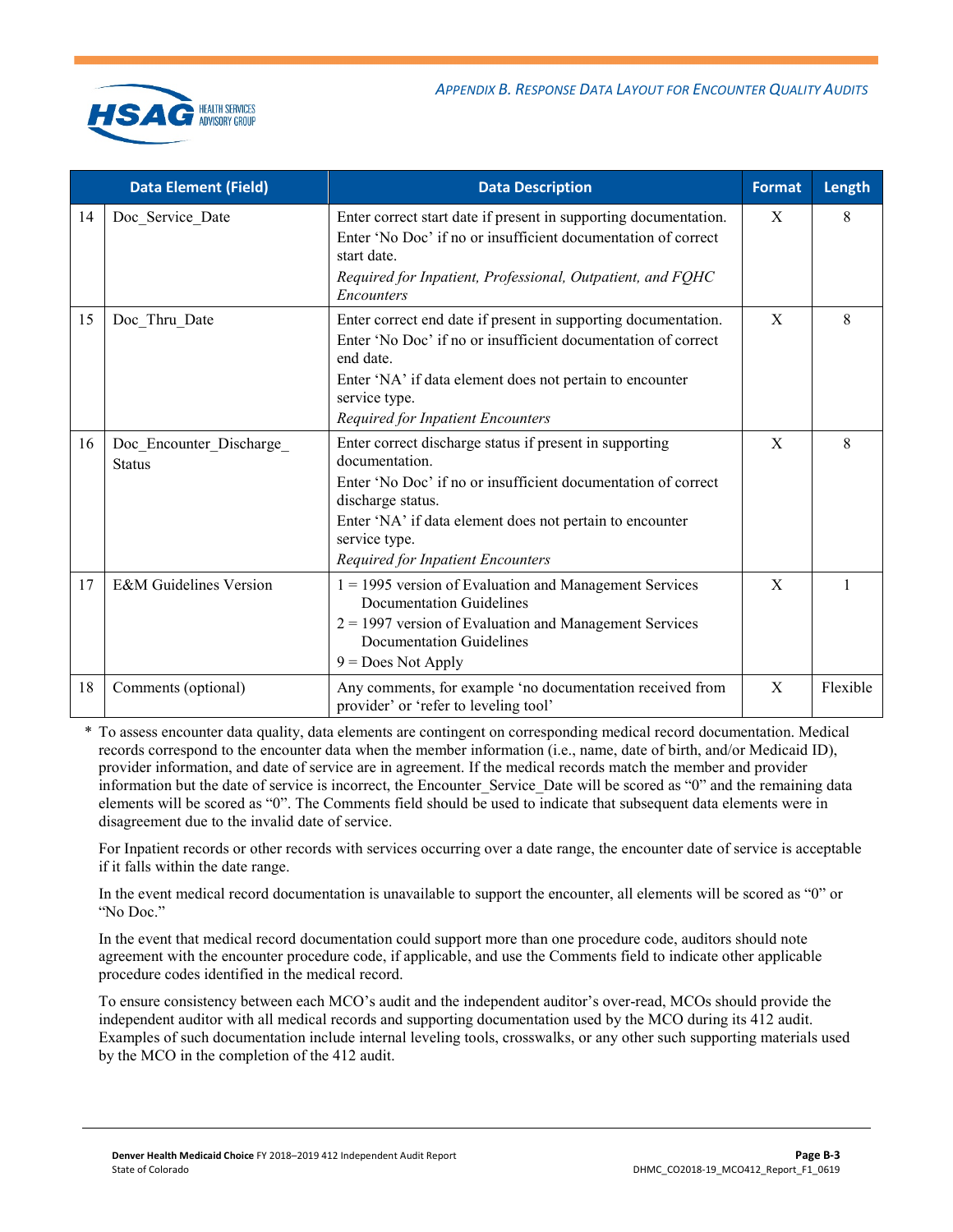

# **Appendix C. DHMC Service Coding Accuracy Results**

<span id="page-20-0"></span>Data from these tables have been copied from the Service Coding Accuracy Report submitted to the Department and HSAG by **DHMC**. Data tables were created following the specifications listed in Section 6 of the *FY 2018–2019 Annual MCO Encounter Data Quality Review Guidelines*.

| <b>Requirement</b>                                     | <b>MCO Name</b>                  | <b>Numerator</b> | Excluded/<br><b>Does Not</b><br><b>Apply</b> | <b>Total</b><br><b>Denominator</b> | <b>Modified</b><br><b>Denominator</b> | <b>Overall</b><br><b>Percent</b> | <b>Modified</b><br><b>Percent</b> |
|--------------------------------------------------------|----------------------------------|------------------|----------------------------------------------|------------------------------------|---------------------------------------|----------------------------------|-----------------------------------|
| Date of Service<br>(Service Date)                      | Denver Health<br>Medicaid Choice | 97               | $\theta$                                     | 103                                | 103                                   | 94.17%                           | 94.17%                            |
| <b>Through Date</b><br>(Thru Date)                     | Denver Health<br>Medicaid Choice | 98               | $\boldsymbol{0}$                             | 103                                | 103                                   | 95.15%                           | 95.15%                            |
| Diagnosis Code<br>(Diag Code 1)                        | Denver Health<br>Medicaid Choice | 84               | $\boldsymbol{0}$                             | 103                                | 103                                   | 81.55%                           | 81.55%                            |
| <b>Surgical Procedure Code</b><br>(SurgicalProcedure1) | Denver Health<br>Medicaid Choice | 98               | $\boldsymbol{0}$                             | 103                                | 103                                   | 95.15%                           | 95.15%                            |
| Discharge Status<br>(Discharge Status)                 | Denver Health<br>Medicaid Choice | 97               | $\boldsymbol{0}$                             | 103                                | 103                                   | 94.17%                           | 94.17%                            |

#### **Table C-1—Inpatient Encounters Service Coding Accuracy Summary**

#### **Table C-2—Outpatient Encounters Service Coding Accuracy Summary**

| <b>Requirement</b>                              | <b>MCO Name</b>                  | <b>Numerator</b> | Excluded/<br><b>Does Not</b><br><b>Apply</b> | <b>Total</b> | <b>Modified</b><br><b>Denominator Denominator</b> | <b>Overall</b><br><b>Percent</b> | <b>Modified</b><br><b>Percent</b> |
|-------------------------------------------------|----------------------------------|------------------|----------------------------------------------|--------------|---------------------------------------------------|----------------------------------|-----------------------------------|
| Date of Service<br>(Service Date)               | Denver Health<br>Medicaid Choice | 95               | $\Omega$                                     | 103          | 103                                               | 92.23%                           | 92.23%                            |
| Diagnosis Code<br>(Diag Code 1)                 | Denver Health<br>Medicaid Choice | 76               | $\theta$                                     | 103          | 103                                               | 73.79%                           | 73.79%                            |
| Procedure Code<br>(Proc code)                   | Denver Health<br>Medicaid Choice | 85               | $\Omega$                                     | 103          | 103                                               | 82.52%                           | 82.52%                            |
| Procedure Code Modifier<br>(Proc Code Modifier) | Denver Health<br>Medicaid Choice | 91               |                                              | 103          | 102                                               | 88.35%                           | 89.22%                            |
| Units (Quantity)                                | Denver Health<br>Medicaid Choice | 93               | $\Omega$                                     | 103          | 103                                               | 90.29%                           | 90.29%                            |